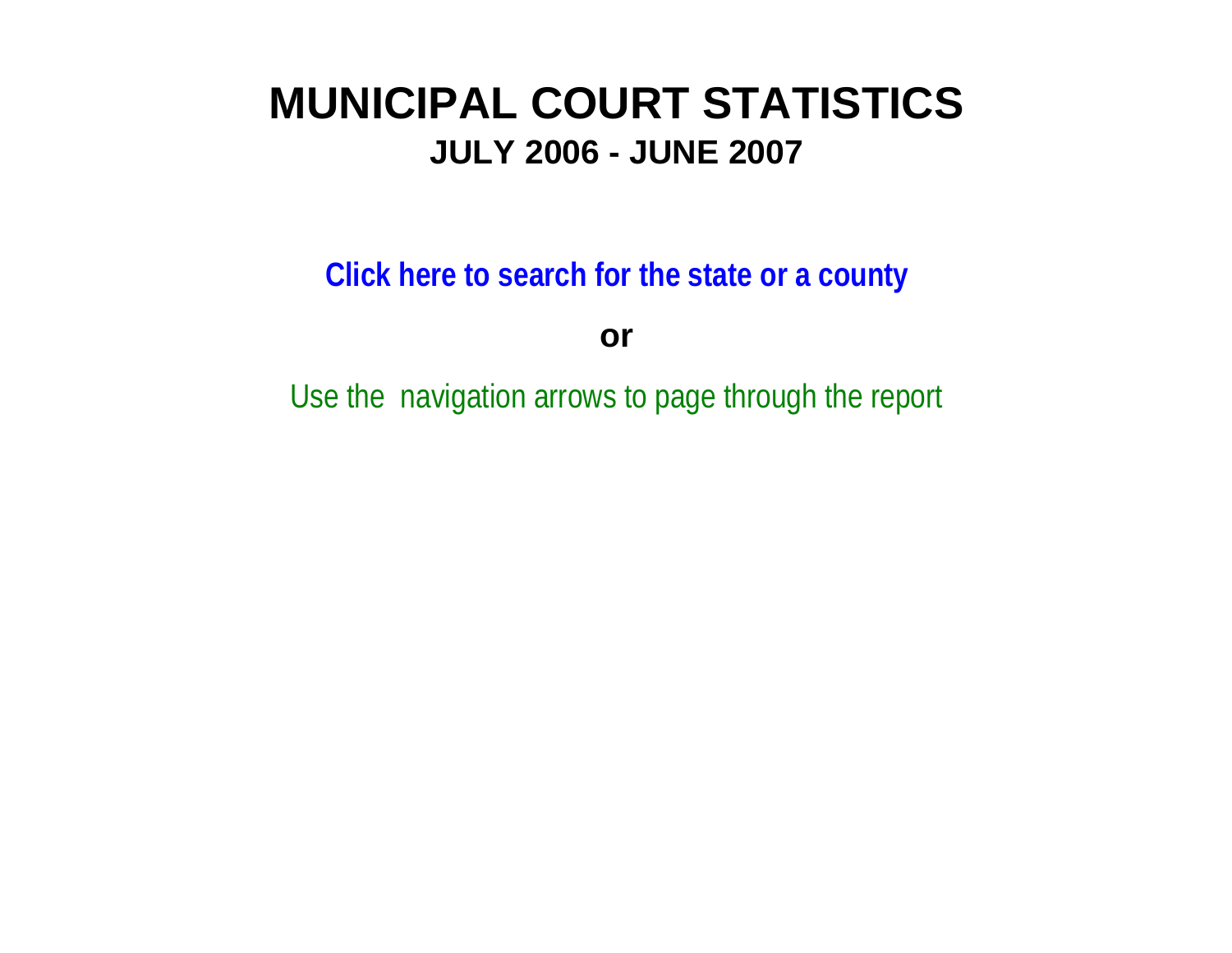## **MUNICIPAL COURT STATISTICS JULY 2006 - JUNE 2007 STATE**

|                                  |                    | D.P. &    | <b>Other</b>    | <b>Criminal</b> |               | <b>Traffic</b> |                | <b>Traffic</b> | Grand        |
|----------------------------------|--------------------|-----------|-----------------|-----------------|---------------|----------------|----------------|----------------|--------------|
|                                  | <b>Indictables</b> | P.D.P.    | <b>Criminal</b> | <b>Total</b>    | <b>D.W.I.</b> | (moving)       | <b>Parking</b> | <b>Total</b>   | <b>Total</b> |
| Filings                          |                    |           |                 |                 |               |                |                |                |              |
| Jul 2005 - Jun 2006              | 205,373            | 390,872   | 244,376         | 840,621         | 36,705        | 2,655,019      | 2,888,956      | 5,580,680      | 6,421,301    |
| Jul 2006 - Jun 2007              | 204,346            | 396,915   | 277,928         | 879,189         | 36,760        | 2,764,609      | 2,831,255      | 5,632,624      | 6,511,813    |
| % Change                         | $-1%$              | 2%        | 14%             | 5%              | 0%            | 4%             | $-2%$          | 1%             | 1%           |
| <b>Resolutions</b>               |                    |           |                 |                 |               |                |                |                |              |
| Jul 2005 - Jun 2006              | 201,817            | 358,410   | 250,172         | 810,399         | 36,802        | 2,654,128      | 2,923,503      | 5,614,433      | 6,424,832    |
| Jul 2006 - Jun 2007              | 200,526            | 356,587   | 270,788         | 827,901         | 36,490        | 2,769,640      | 2,881,378      | 5,687,508      | 6,515,409    |
| % Change                         | $-1%$              | $-1%$     | 8%              | 2%              | $-1%$         | 4%             | $-1%$          | 1%             | 1%           |
| <b>Clearance</b>                 |                    |           |                 |                 |               |                |                |                |              |
| Jul 2005 - Jun 2006              | $-3,556$           | $-32,462$ | 5,796           | $-30,222$       | 97            | $-891$         | 34,547         | 33,753         | 3,531        |
| Jul 2006 - Jun 2007              | $-3,820$           | $-40,328$ | $-7,140$        | $-51,288$       | $-270$        | 5,031          | 50,123         | 54,884         | 3,596        |
| <b>Clearance Percent</b>         |                    |           |                 |                 |               |                |                |                |              |
| Jul 2005 - Jun 2006              | 98%                | 92%       | 102%            | 96%             | 100%          | 100%           | 101%           | 101%           | 100%         |
| Jul 2006 - Jun 2007              | 98%                | 90%       | 97%             | 94%             | 99%           | 100%           | 102%           | 101%           | 100%         |
| <b>Backlog</b>                   |                    |           |                 |                 |               |                |                |                |              |
| <b>June 2006</b>                 | 246                | 40,586    | 16,022          | 56,854          | 3,000         | 103,121        | 317,563        | 423,684        | 480,538      |
| <b>June 2007</b>                 | 261                | 39,120    | 18,774          | 58,155          | 3,658         | 95,514         | 286,372        | 385,544        | 443,699      |
| % Change                         | 6%                 | $-4%$     | 17%             | 2%              | 22%           | $-7%$          | $-10%$         | $-9%$          | $-8%$        |
| <b>Backlog/100 Mthly Filings</b> |                    |           |                 |                 |               |                |                |                |              |
| <b>June 2006</b>                 | 1                  | 125       | 79              | 81              | 98            | 47             | 132            | 91             | 90           |
| <b>June 2007</b>                 | $\overline{2}$     | 118       | 81              | 79              | 119           | 41             | 121            | 82             | 82           |
| % Change                         | 7%                 | $-5%$     | 3%              | $-2%$           | 22%           | $-11%$         | $-8%$          | $-10%$         | $-9%$        |
| <b>Backlog Percent</b>           |                    |           |                 |                 |               |                |                |                |              |
| <b>June 2006</b>                 | 30%                | 58%       | 40%             | 51%             | 43%           | 31%            | 57%            | 48%            | 48%          |
| <b>June 2007</b>                 | 27%                | 56%       | 38%             | 48%             | 46%           | 29%            | 55%            | 45%            | 46%          |
| <b>Active Pending</b>            |                    |           |                 |                 |               |                |                |                |              |
| <b>June 2006</b>                 | 816                | 70,120    | 40,014          | 110,950         | 7,005         | 329,896        | 552,406        | 889,307        | 1,000,257    |
| <b>June 2007</b>                 | 967                | 70,127    | 49,483          | 120,577         | 7,936         | 329,904        | 515,987        | 853,827        | 974,404      |
| % Change                         | 19%                | 0%        | 24%             | 9%              | 13%           | 0%             | $-7%$          | $-4%$          | $-3%$        |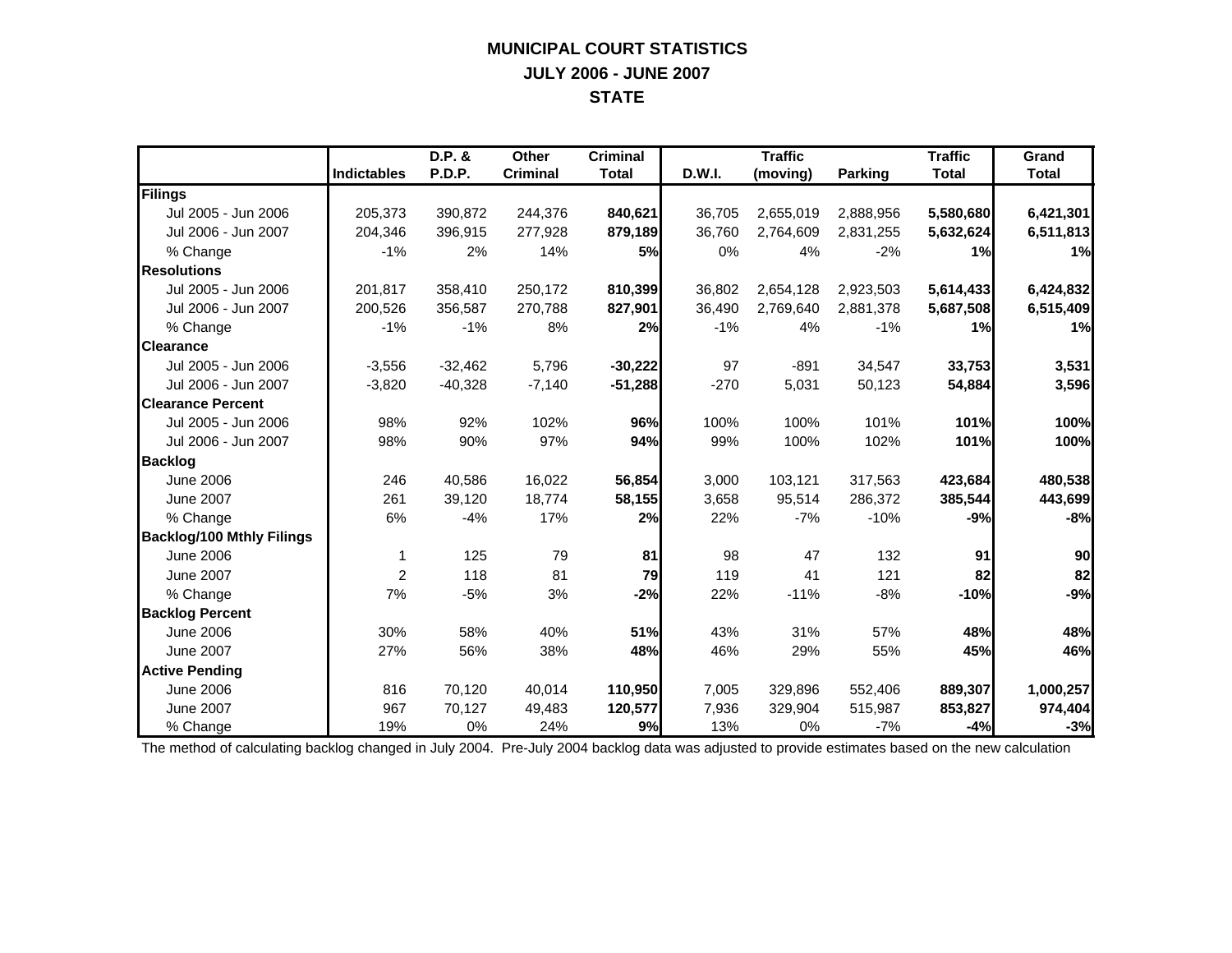#### **MUNICIPAL COURT STATISTICS JULY 2006 - JUNE 2007 ATLANTIC COUNTY**

|                                  |                    | D.P. & | Other           | <b>Criminal</b> |        | <b>Traffic</b> |                | <b>Traffic</b> | Grand        |
|----------------------------------|--------------------|--------|-----------------|-----------------|--------|----------------|----------------|----------------|--------------|
|                                  | <b>Indictables</b> | P.D.P. | <b>Criminal</b> | <b>Total</b>    | D.W.I. | (moving)       | <b>Parking</b> | <b>Total</b>   | <b>Total</b> |
| Filings                          |                    |        |                 |                 |        |                |                |                |              |
| Jul 2005 - Jun 2006              | 11,719             | 20,269 | 4,870           | 36,858          | 2,433  | 91,402         | 28,223         | 122,058        | 158,916      |
| Jul 2006 - Jun 2007              | 12,034             | 21,162 | 5,683           | 38,879          | 2,479  | 96,112         | 29,022         | 127,613        | 166,492      |
| % Change                         | 3%                 | 4%     | 17%             | 5%              | 2%     | 5%             | 3%             | 5%             | 5%           |
| <b>Resolutions</b>               |                    |        |                 |                 |        |                |                |                |              |
| Jul 2005 - Jun 2006              | 11,337             | 21,320 | 5,136           | 37,793          | 2,430  | 92,568         | 28,648         | 123,646        | 161,439      |
| Jul 2006 - Jun 2007              | 11,703             | 20,803 | 5,479           | 37,985          | 2,483  | 94,973         | 28,815         | 126,271        | 164,256      |
| % Change                         | 3%                 | $-2%$  | 7%              | 1%              | 2%     | 3%             | 1%             | 2%             | 2%           |
| <b>Clearance</b>                 |                    |        |                 |                 |        |                |                |                |              |
| Jul 2005 - Jun 2006              | $-382$             | 1,051  | 266             | 935             | $-3$   | 1,166          | 425            | 1,588          | 2,523        |
| Jul 2006 - Jun 2007              | $-331$             | $-359$ | $-204$          | $-894$          | 4      | $-1,139$       | $-207$         | $-1,342$       | $-2,236$     |
| <b>Clearance Percent</b>         |                    |        |                 |                 |        |                |                |                |              |
| Jul 2005 - Jun 2006              | 97%                | 105%   | 105%            | 103%            | 100%   | 101%           | 102%           | 101%           | 102%         |
| Jul 2006 - Jun 2007              | 97%                | 98%    | 96%             | 98%             | 100%   | 99%            | 99%            | 99%            | 99%          |
| <b>Backlog</b>                   |                    |        |                 |                 |        |                |                |                |              |
| June 2006                        | 4                  | 1,119  | 224             | 1,347           | 98     | 1,371          | 2,089          | 3,558          | 4,905        |
| <b>June 2007</b>                 | $\Omega$           | 1,287  | 270             | 1,557           | 126    | 1,894          | 1,900          | 3,920          | 5,477        |
| % Change                         | $-100%$            | 15%    | 21%             | 16%             | 29%    | 38%            | $-9%$          | 10%            | 12%          |
| <b>Backlog/100 Mthly Filings</b> |                    |        |                 |                 |        |                |                |                |              |
| <b>June 2006</b>                 | $\mathbf 0$        | 66     | 55              | 44              | 48     | 18             | 89             | 35             | 37           |
| <b>June 2007</b>                 | $\mathbf{0}$       | 73     | 57              | 48              | 61     | 24             | 79             | 37             | 39           |
| % Change                         | $-100%$            | 10%    | 3%              | 10%             | 26%    | 31%            | $-12%$         | 5%             | 7%           |
| <b>Backlog Percent</b>           |                    |        |                 |                 |        |                |                |                |              |
| <b>June 2006</b>                 | 9%                 | 44%    | 34%             | 41%             | 27%    | 16%            | 50%            | 27%            | 30%          |
| <b>June 2007</b>                 | 0%                 | 43%    | 31%             | 40%             | 31%    | 19%            | 43%            | 26%            | 29%          |
| <b>Active Pending</b>            |                    |        |                 |                 |        |                |                |                |              |
| <b>June 2006</b>                 | 44                 | 2,572  | 666             | 3,282           | 366    | 8,757          | 4,216          | 13,339         | 16,621       |
| <b>June 2007</b>                 | 61                 | 2,962  | 875             | 3,898           | 410    | 10,226         | 4,413          | 15,049         | 18,947       |
| % Change                         | 39%                | 15%    | 31%             | 19%             | 12%    | 17%            | 5%             | 13%            | 14%          |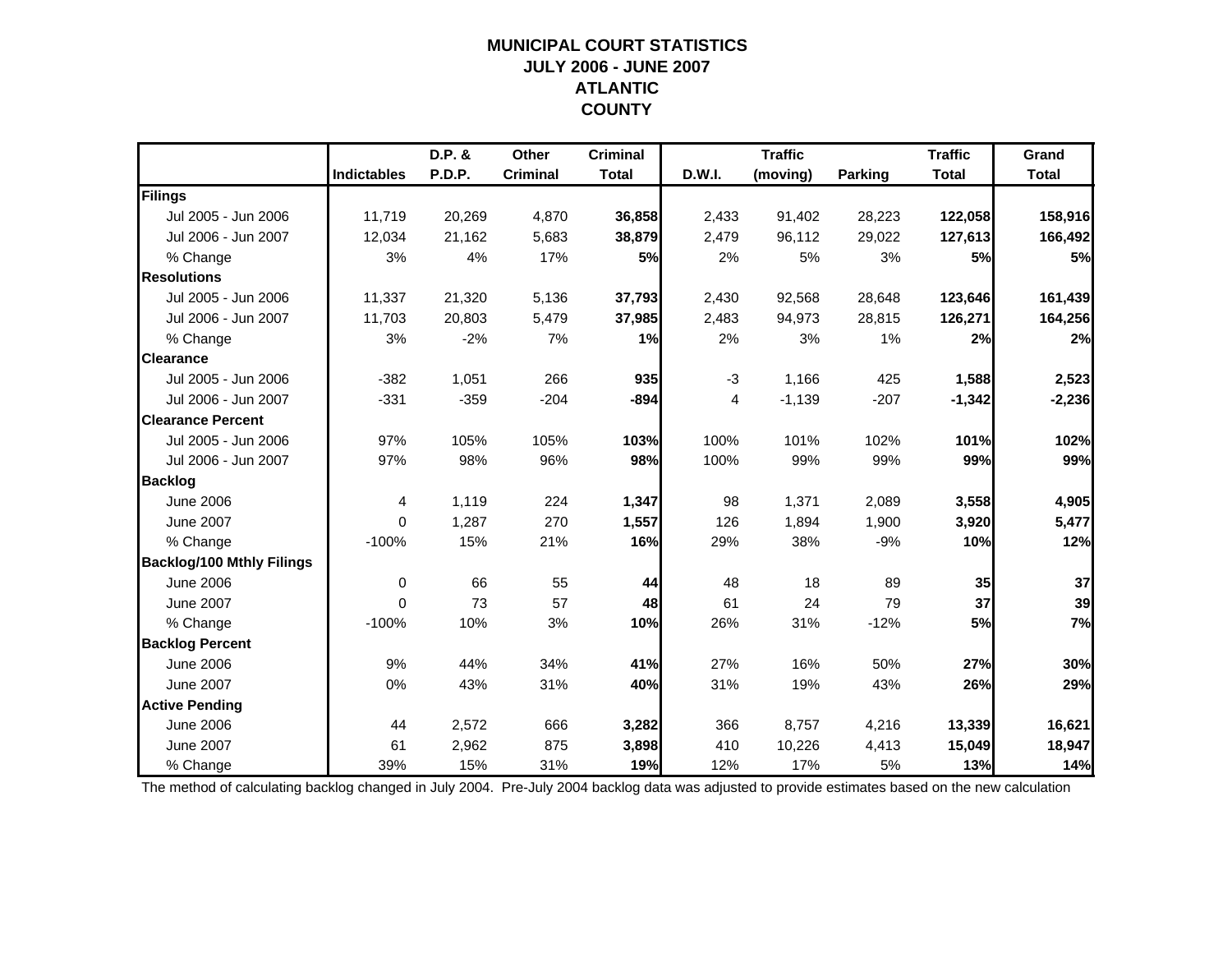#### **MUNICIPAL COURT STATISTICS JULY 2006 - JUNE 2007 BERGEN COUNTY**

|                                  |                    | D.P. &    | <b>Other</b>    | <b>Criminal</b> |        | <b>Traffic</b> |                | <b>Traffic</b> | Grand        |
|----------------------------------|--------------------|-----------|-----------------|-----------------|--------|----------------|----------------|----------------|--------------|
|                                  | <b>Indictables</b> | P.D.P.    | <b>Criminal</b> | <b>Total</b>    | D.W.I. | (moving)       | <b>Parking</b> | <b>Total</b>   | <b>Total</b> |
| Filings                          |                    |           |                 |                 |        |                |                |                |              |
| Jul 2005 - Jun 2006              | 11,195             | 33,872    | 12,568          | 57,635          | 3,059  | 310,557        | 313,383        | 626,999        | 684,634      |
| Jul 2006 - Jun 2007              | 12,155             | 36,079    | 12,878          | 61,112          | 3,094  | 326,271        | 311,657        | 641,022        | 702,134      |
| % Change                         | 9%                 | 7%        | 2%              | 6%              | 1%     | 5%             | $-1%$          | 2%             | 3%           |
| <b>Resolutions</b>               |                    |           |                 |                 |        |                |                |                |              |
| Jul 2005 - Jun 2006              | 10.708             | 22,240    | 12,281          | 45,229          | 3,025  | 311,419        | 304,737        | 619,181        | 664,410      |
| Jul 2006 - Jun 2007              | 11,621             | 23,545    | 12,939          | 48,105          | 3,071  | 328,873        | 306,137        | 638,081        | 686,186      |
| % Change                         | 9%                 | 6%        | 5%              | 6%              | 2%     | 6%             | 0%             | 3%             | 3%           |
| <b>Clearance</b>                 |                    |           |                 |                 |        |                |                |                |              |
| Jul 2005 - Jun 2006              | $-487$             | $-11,632$ | $-287$          | $-12,406$       | $-34$  | 862            | $-8,646$       | $-7,818$       | $-20,224$    |
| Jul 2006 - Jun 2007              | $-534$             | $-12,534$ | 61              | $-13,007$       | $-23$  | 2,602          | $-5,520$       | $-2,941$       | $-15,948$    |
| <b>Clearance Percent</b>         |                    |           |                 |                 |        |                |                |                |              |
| Jul 2005 - Jun 2006              | 96%                | 66%       | 98%             | 78%             | 99%    | 100%           | 97%            | 99%            | 97%          |
| Jul 2006 - Jun 2007              | 96%                | 65%       | 100%            | 79%             | 99%    | 101%           | 98%            | 100%           | 98%          |
| <b>Backlog</b>                   |                    |           |                 |                 |        |                |                |                |              |
| <b>June 2006</b>                 | 57                 | 5,271     | 1,713           | 7,041           | 281    | 27,013         | 23,849         | 51,143         | 58,184       |
| <b>June 2007</b>                 | 86                 | 5,373     | 1,697           | 7,156           | 376    | 22,617         | 28,819         | 51,812         | 58,968       |
| % Change                         | 51%                | 2%        | $-1%$           | 2%              | 34%    | $-16%$         | 21%            | 1%             | 1%           |
| <b>Backlog/100 Mthly Filings</b> |                    |           |                 |                 |        |                |                |                |              |
| <b>June 2006</b>                 | 6                  | 187       | 164             | 147             | 110    | 104            | 91             | 98             | 102          |
| <b>June 2007</b>                 | 8                  | 179       | 158             | $141$           | 146    | 83             | 111            | 97             | 101          |
| % Change                         | 39%                | $-4%$     | $-3%$           | $-4%$           | 32%    | $-20%$         | 22%            | $-1%$          | $-1%$        |
| <b>Backlog Percent</b>           |                    |           |                 |                 |        |                |                |                |              |
| <b>June 2006</b>                 | 31%                | 73%       | 57%             | 67%             | 42%    | 47%            | 50%            | 48%            | 50%          |
| <b>June 2007</b>                 | 43%                | 73%       | 60%             | 69%             | 50%    | 41%            | 57%            | 49%            | 51%          |
| <b>Active Pending</b>            |                    |           |                 |                 |        |                |                |                |              |
| <b>June 2006</b>                 | 182                | 7,249     | 3,014           | 10,445          | 672    | 57,364         | 48,071         | 106,107        | 116,552      |
| <b>June 2007</b>                 | 202                | 7,391     | 2,824           | 10,417          | 756    | 54,764         | 50,482         | 106,002        | 116,419      |
| % Change                         | 11%                | 2%        | $-6%$           | 0%              | 13%    | $-5%$          | 5%             | 0%             | 0%           |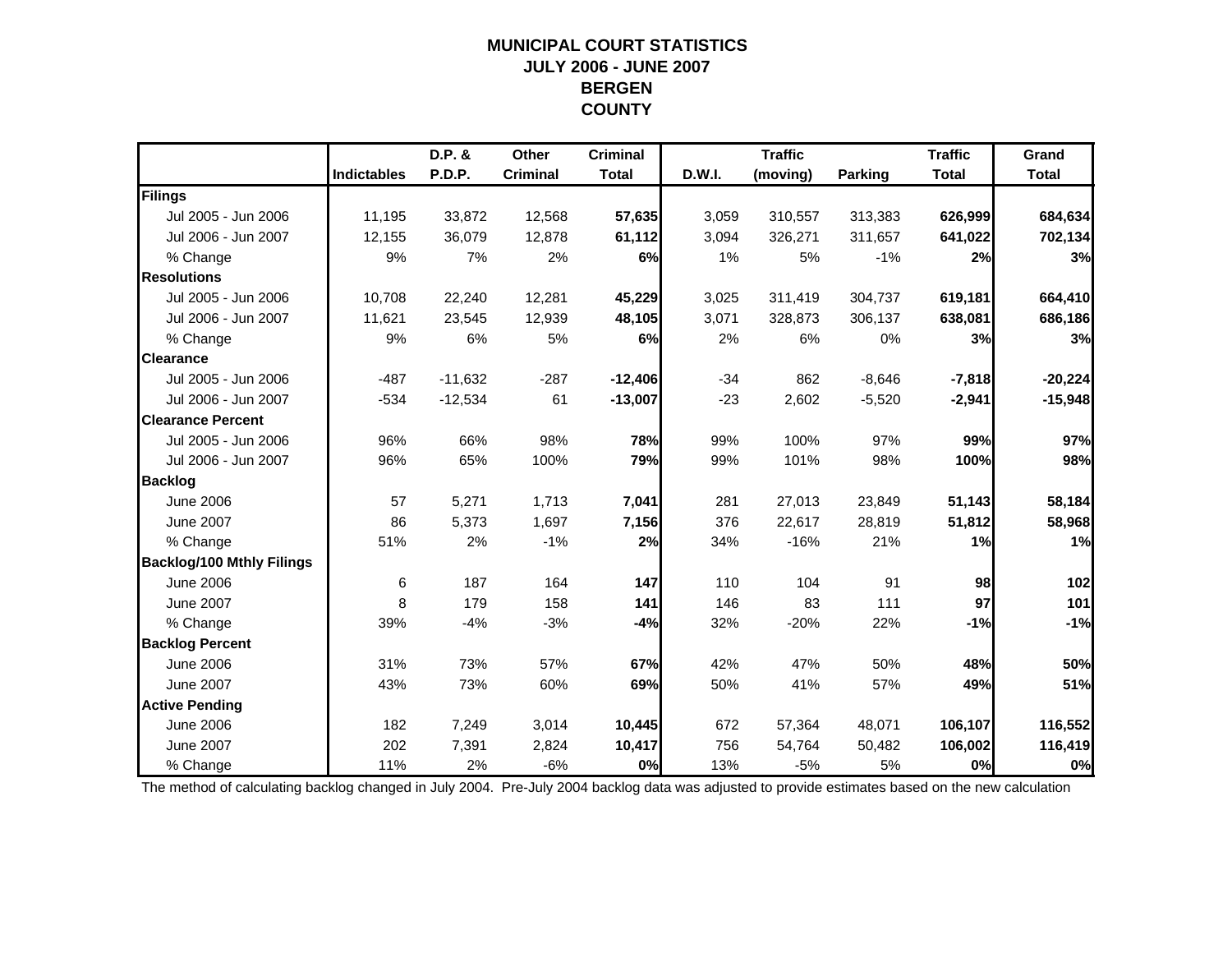## **MUNICIPAL COURT STATISTICSJULY 2006 - JUNE 2007 BURLINGTON COUNTY**

|                                  |                    | D.P. &        | Other           | <b>Criminal</b> |        | <b>Traffic</b> |                | <b>Traffic</b> | Grand        |
|----------------------------------|--------------------|---------------|-----------------|-----------------|--------|----------------|----------------|----------------|--------------|
|                                  | <b>Indictables</b> | <b>P.D.P.</b> | <b>Criminal</b> | <b>Total</b>    | D.W.I. | (moving)       | <b>Parking</b> | <b>Total</b>   | <b>Total</b> |
| Filings                          |                    |               |                 |                 |        |                |                |                |              |
| Jul 2005 - Jun 2006              | 7,657              | 19,230        | 9,192           | 36,079          | 2,562  | 187,931        | 10,493         | 200,986        | 237,065      |
| Jul 2006 - Jun 2007              | 8,032              | 19,008        | 9,852           | 36,892          | 2,576  | 185,348        | 12,182         | 200,106        | 236,998      |
| % Change                         | 5%                 | $-1%$         | 7%              | 2%              | 1%     | $-1%$          | 16%            | 0%             | 0%           |
| <b>Resolutions</b>               |                    |               |                 |                 |        |                |                |                |              |
| Jul 2005 - Jun 2006              | 7,574              | 17,723        | 10,139          | 35,436          | 2,573  | 187,698        | 9,645          | 199,916        | 235,352      |
| Jul 2006 - Jun 2007              | 7,945              | 19,042        | 10,941          | 37,928          | 2,599  | 188,306        | 12,198         | 203,103        | 241,031      |
| % Change                         | 5%                 | 7%            | 8%              | 7%              | 1%     | 0%             | 26%            | 2%             | 2%           |
| <b>Clearance</b>                 |                    |               |                 |                 |        |                |                |                |              |
| Jul 2005 - Jun 2006              | $-83$              | $-1,507$      | 947             | $-643$          | 11     | $-233$         | $-848$         | $-1,070$       | $-1,713$     |
| Jul 2006 - Jun 2007              | $-87$              | 34            | 1,089           | 1,036           | 23     | 2,958          | 16             | 2,997          | 4,033        |
| <b>Clearance Percent</b>         |                    |               |                 |                 |        |                |                |                |              |
| Jul 2005 - Jun 2006              | 99%                | 92%           | 110%            | 98%             | 100%   | 100%           | 92%            | 99%            | 99%          |
| Jul 2006 - Jun 2007              | 99%                | 100%          | 111%            | 103%            | 101%   | 102%           | 100%           | 101%           | 102%         |
| <b>Backlog</b>                   |                    |               |                 |                 |        |                |                |                |              |
| <b>June 2006</b>                 | 3                  | 1,831         | 662             | 2,496           | 187    | 4,647          | 1,327          | 6,161          | 8,657        |
| <b>June 2007</b>                 | 3                  | 1,691         | 1,030           | 2,724           | 198    | 3,063          | 1,358          | 4,619          | 7,343        |
| % Change                         | 0%                 | $-8%$         | 56%             | 9%              | 6%     | $-34%$         | 2%             | $-25%$         | $-15%$       |
| <b>Backlog/100 Mthly Filings</b> |                    |               |                 |                 |        |                |                |                |              |
| <b>June 2006</b>                 | 0                  | 114           | 86              | 83              | 88     | 30             | 152            | 37             | 44           |
| <b>June 2007</b>                 | 0                  | 107           | 125             | 89              | 92     | 20             | 134            | 28             | 37           |
| % Change                         | $-5%$              | $-7%$         | 45%             | 7%              | 5%     | $-33%$         | $-12%$         | $-25%$         | $-15%$       |
| <b>Backlog Percent</b>           |                    |               |                 |                 |        |                |                |                |              |
| <b>June 2006</b>                 | 13%                | 50%           | 38%             | 46%             | 40%    | 24%            | 56%            | 28%            | 31%          |
| <b>June 2007</b>                 | 12%                | 47%           | 44%             | 46%             | 42%    | 18%            | 59%            | 23%            | 28%          |
| <b>Active Pending</b>            |                    |               |                 |                 |        |                |                |                |              |
| <b>June 2006</b>                 | 23                 | 3,688         | 1,741           | 5,452           | 470    | 19,391         | 2,366          | 22,227         | 27,679       |
| <b>June 2007</b>                 | 25                 | 3,565         | 2,354           | 5,944           | 469    | 17,149         | 2,313          | 19,931         | 25,875       |
| % Change                         | 9%                 | $-3%$         | 35%             | 9%              | 0%     | $-12%$         | $-2%$          | $-10%$         | $-7%$        |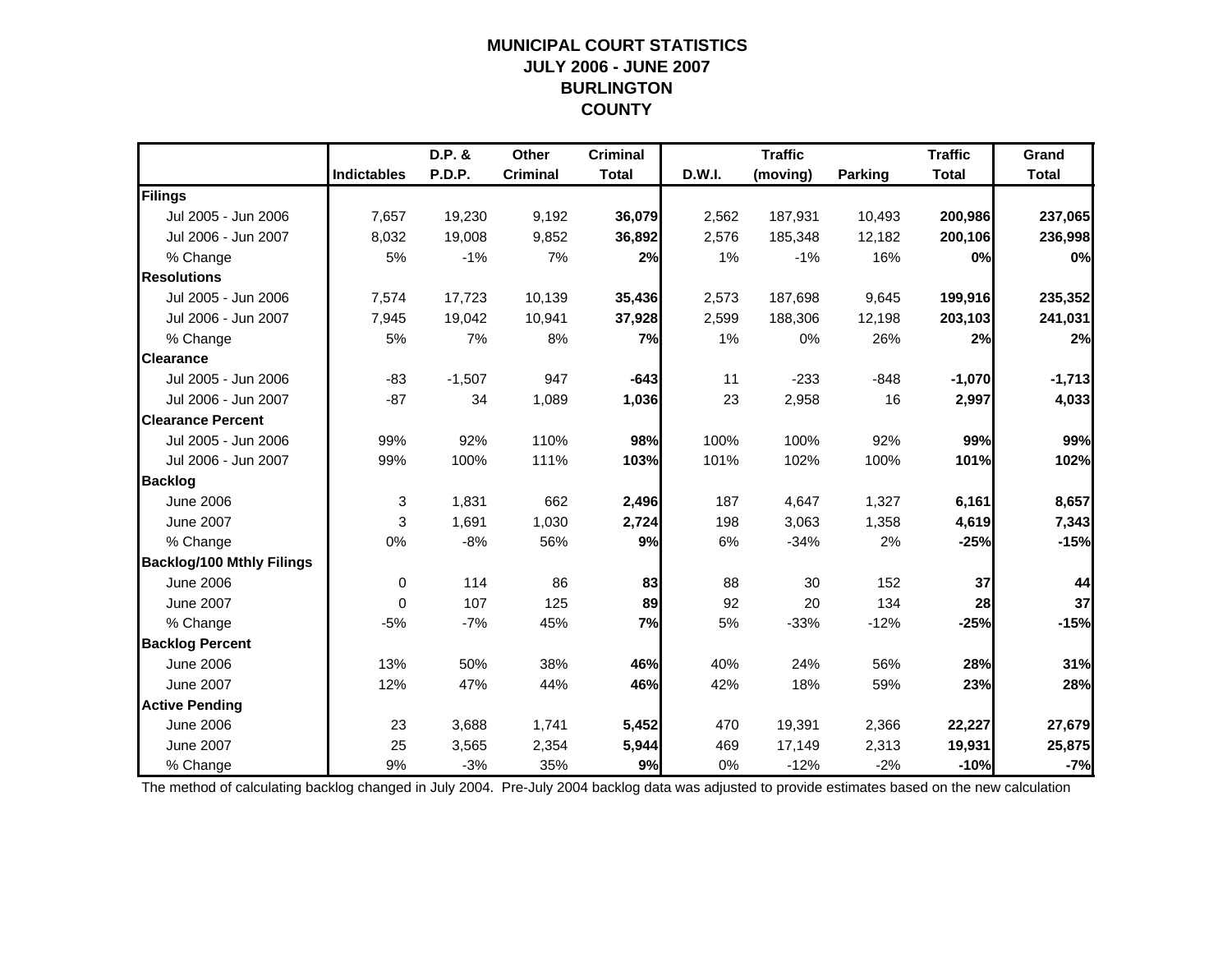### **MUNICIPAL COURT STATISTICSJULY 2006 - JUNE 2007 CAMDEN COUNTY**

|                                                                                                |                    | D.P. &   | Other           | <b>Criminal</b> |        | <b>Traffic</b> |                | <b>Traffic</b> | Grand        |
|------------------------------------------------------------------------------------------------|--------------------|----------|-----------------|-----------------|--------|----------------|----------------|----------------|--------------|
|                                                                                                | <b>Indictables</b> | P.D.P.   | <b>Criminal</b> | <b>Total</b>    | D.W.I. | (moving)       | <b>Parking</b> | <b>Total</b>   | <b>Total</b> |
| Filings                                                                                        |                    |          |                 |                 |        |                |                |                |              |
| Jul 2005 - Jun 2006                                                                            | 18,649             | 37,022   | 20,735          | 76,406          | 3,470  | 199,464        | 72,669         | 275,603        | 352,009      |
| Jul 2006 - Jun 2007                                                                            | 18,462             | 38,936   | 22,760          | 80,158          | 3,500  | 200,801        | 69,661         | 273,962        | 354,120      |
| % Change                                                                                       | $-1%$              | 5%       | 10%             | <b>5%</b>       | 1%     | $1\%$          | $-4%$          | $-1%$          | 1%           |
| <b>Resolutions</b>                                                                             |                    |          |                 |                 |        |                |                |                |              |
| Jul 2005 - Jun 2006                                                                            | 18,350             | 31,924   | 19,124          | 69,398          | 3,483  | 202,097        | 70,559         | 276,139        | 345,537      |
| Jul 2006 - Jun 2007                                                                            | 18,163             | 38,937   | 23,829          | 80,929          | 3,501  | 200,865        | 72,905         | 277,271        | 358,200      |
| % Change                                                                                       | $-1%$              | 22%      | 25%             | 17%             | 1%     | $-1%$          | 3%             | 0%             | 4%           |
| <b>Clearance</b>                                                                               |                    |          |                 |                 |        |                |                |                |              |
| Jul 2005 - Jun 2006                                                                            | $-299$             | $-5,098$ | $-1,611$        | $-7,008$        | 13     | 2,633          | $-2,110$       | 536            | $-6,472$     |
| Jul 2006 - Jun 2007                                                                            | $-299$             | 1        | 1,069           | 771             | 1      | 64             | 3,244          | 3,309          | 4,080        |
| <b>Clearance Percent</b>                                                                       |                    |          |                 |                 |        |                |                |                |              |
| Jul 2005 - Jun 2006                                                                            | 98%                | 86%      | 92%             | 91%             | 100%   | 101%           | 97%            | 100%           | 98%          |
| Jul 2006 - Jun 2007                                                                            | 98%                | 100%     | 105%            | 101%            | 100%   | 100%           | 105%           | 101%           | 101%         |
| <b>Backlog</b>                                                                                 |                    |          |                 |                 |        |                |                |                |              |
| <b>June 2006</b>                                                                               | 23                 | 4,565    | 4,038           | 8,626           | 159    | 6,148          | 7,334          | 13,641         | 22,267       |
| <b>June 2007</b>                                                                               | 20                 | 2.166    | 1,845           | 4,031           | 211    | 5,479          | 4,634          | 10,324         | 14,355       |
| % Change                                                                                       | $-13%$             | $-53%$   | $-54%$          | $-53%$          | 33%    | $-11%$         | $-37%$         | $-24%$         | $-36%$       |
| <b>Backlog/100 Mthly Filings</b>                                                               |                    |          |                 |                 |        |                |                |                |              |
| <b>June 2006</b>                                                                               | 1                  | 148      | 234             | 135             | 55     | 37             | 121            | 59             | 76           |
| <b>June 2007</b>                                                                               | 1                  | 67       | 97              | 60              | 72     | 33             | 80             | 45             | 49           |
| % Change                                                                                       | $-12%$             | $-55%$   | $-58%$          | $-55%$          | 32%    | $-11%$         | $-34%$         | $-24%$         | $-36%$       |
| <b>Backlog Percent</b>                                                                         |                    |          |                 |                 |        |                |                |                |              |
| <b>June 2006</b>                                                                               | 36%                | 64%      | 66%             | 64%             | 32%    | 28%            | 49%            | 36%            | 44%          |
| <b>June 2007</b>                                                                               | 25%                | 44%      | 44%             | 44%             | 37%    | 25%            | 40%            | 30%            | 33%          |
| <b>Active Pending</b>                                                                          |                    |          |                 |                 |        |                |                |                |              |
| <b>June 2006</b>                                                                               | 64                 | 7,165    | 6,164           | 13,393          | 492    | 21,940         | 15,045         | 37,477         | 50,870       |
| <b>June 2007</b>                                                                               | 80                 | 4,941    | 4,158           | 9,179           | 566    | 22,114         | 11,492         | 34,172         | 43,351       |
| % Change                                                                                       | 25%                | $-31%$   | $-33%$          | $-31%$          | 15%    | $1\%$          | $-24%$         | $-9%$          | $-15%$       |
| Note: Camden DWI backlog includes 11 charges in Pennsauken that are involved in Alcotest test. |                    |          |                 |                 |        |                |                |                |              |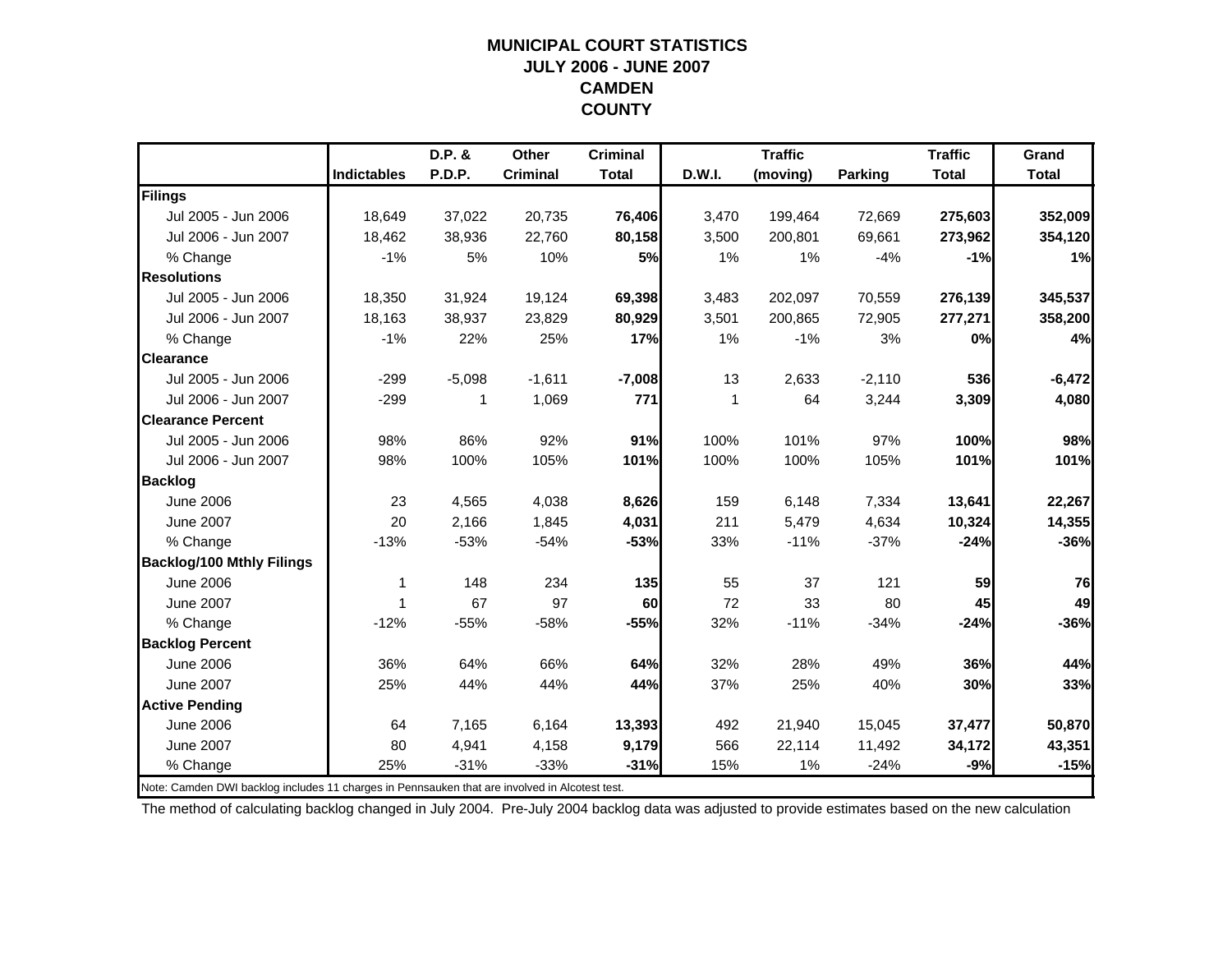## **MUNICIPAL COURT STATISTICSJULY 2006 - JUNE 2007 CAPE MAY COUNTY**

|                                  |                    | D.P. &        | Other           | <b>Criminal</b> |        | <b>Traffic</b> |                | <b>Traffic</b> | Grand        |
|----------------------------------|--------------------|---------------|-----------------|-----------------|--------|----------------|----------------|----------------|--------------|
|                                  | <b>Indictables</b> | <b>P.D.P.</b> | <b>Criminal</b> | <b>Total</b>    | D.W.I. | (moving)       | <b>Parking</b> | <b>Total</b>   | <b>Total</b> |
| Filings                          |                    |               |                 |                 |        |                |                |                |              |
| Jul 2005 - Jun 2006              | 3,285              | 6,780         | 6,149           | 16,214          | 962    | 29,305         | 43,031         | 73,298         | 89,512       |
| Jul 2006 - Jun 2007              | 3,409              | 6,369         | 6,839           | 16,617          | 923    | 29,272         | 41,468         | 71,663         | 88,280       |
| % Change                         | 4%                 | $-6%$         | 11%             | 2%              | $-4%$  | 0%             | $-4%$          | $-2%$          | $-1%$        |
| <b>Resolutions</b>               |                    |               |                 |                 |        |                |                |                |              |
| Jul 2005 - Jun 2006              | 3,219              | 6,218         | 6,424           | 15,861          | 991    | 29,268         | 42,320         | 72,579         | 88,440       |
| Jul 2006 - Jun 2007              | 3,357              | 6,002         | 6,918           | 16,277          | 907    | 29,435         | 40,847         | 71,189         | 87,466       |
| % Change                         | 4%                 | $-3%$         | 8%              | 3%              | $-8%$  | 1%             | $-3%$          | $-2%$          | $-1%$        |
| <b>Clearance</b>                 |                    |               |                 |                 |        |                |                |                |              |
| Jul 2005 - Jun 2006              | $-66$              | $-562$        | 275             | $-353$          | 29     | $-37$          | $-711$         | $-719$         | $-1,072$     |
| Jul 2006 - Jun 2007              | $-52$              | $-367$        | 79              | $-340$          | $-16$  | 163            | $-621$         | $-474$         | $-814$       |
| <b>Clearance Percent</b>         |                    |               |                 |                 |        |                |                |                |              |
| Jul 2005 - Jun 2006              | 98%                | 92%           | 104%            | 98%             | 103%   | 100%           | 98%            | 99%            | 99%          |
| Jul 2006 - Jun 2007              | 98%                | 94%           | 101%            | 98%             | 98%    | 101%           | 99%            | 99%            | 99%          |
| <b>Backlog</b>                   |                    |               |                 |                 |        |                |                |                |              |
| <b>June 2006</b>                 | $\mathbf 1$        | 318           | 110             | 429             | 50     | 610            | 5,957          | 6,617          | 7,046        |
| <b>June 2007</b>                 | $\Omega$           | 299           | 131             | 430             | 66     | 626            | 5,974          | 6,666          | 7,096        |
| % Change                         | $-100%$            | $-6%$         | 19%             | 0%              | 32%    | 3%             | 0%             | 1%             | 1%           |
| <b>Backlog/100 Mthly Filings</b> |                    |               |                 |                 |        |                |                |                |              |
| <b>June 2006</b>                 | 0                  | 56            | 21              | 32              | 62     | 25             | 166            | 108            | 94           |
| <b>June 2007</b>                 | $\Omega$           | 56            | 23              | 31              | 86     | 26             | 173            | 112            | 96           |
| % Change                         | $-100%$            | 0%            | 7%              | $-2%$           | 38%    | 3%             | 4%             | 3%             | 2%           |
| <b>Backlog Percent</b>           |                    |               |                 |                 |        |                |                |                |              |
| <b>June 2006</b>                 | 8%                 | 34%           | 12%             | 23%             | 26%    | 17%            | 53%            | 44%            | 41%          |
| <b>June 2007</b>                 | 0%                 | 34%           | 12%             | 22%             | 34%    | 18%            | 51%            | 43%            | 41%          |
| <b>Active Pending</b>            |                    |               |                 |                 |        |                |                |                |              |
| <b>June 2006</b>                 | 13                 | 936           | 916             | 1,865           | 194    | 3,633          | 11,344         | 15,171         | 17,036       |
| <b>June 2007</b>                 | $\overline{7}$     | 891           | 1,068           | 1,966           | 195    | 3,466          | 11,733         | 15,394         | 17,360       |
| % Change                         | $-46%$             | $-5%$         | 17%             | 5%              | 1%     | $-5%$          | 3%             | 1%             | 2%           |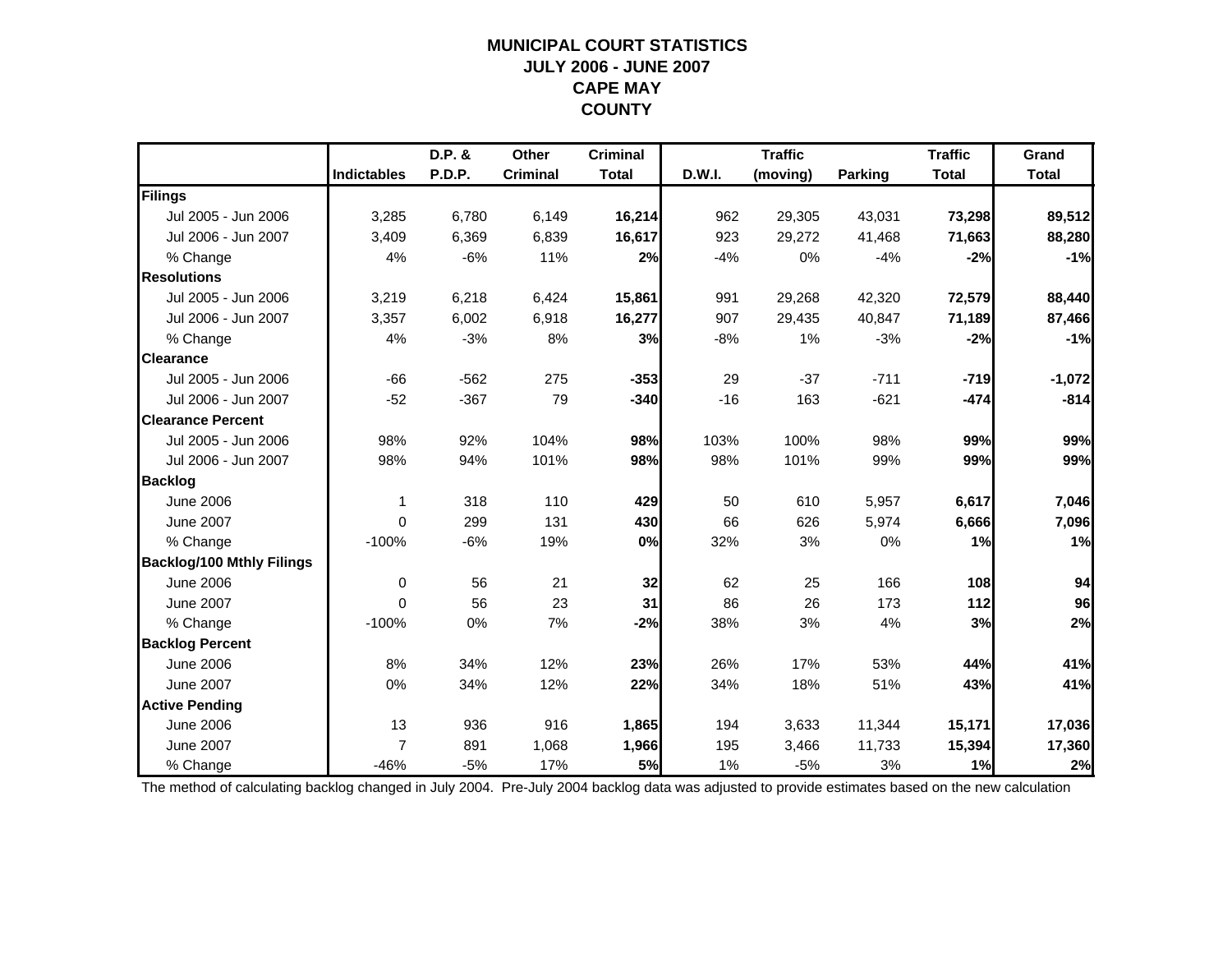## **MUNICIPAL COURT STATISTICSJULY 2006 - JUNE 2007 CUMBERLAND COUNTY**

|                                  |                    | D.P. &   | Other           | <b>Criminal</b> |        | <b>Traffic</b> |                | <b>Traffic</b> | Grand        |
|----------------------------------|--------------------|----------|-----------------|-----------------|--------|----------------|----------------|----------------|--------------|
|                                  | <b>Indictables</b> | P.D.P.   | <b>Criminal</b> | <b>Total</b>    | D.W.I. | (moving)       | <b>Parking</b> | <b>Total</b>   | <b>Total</b> |
| Filings                          |                    |          |                 |                 |        |                |                |                |              |
| Jul 2005 - Jun 2006              | 7,981              | 14,543   | 4,933           | 27,457          | 1,044  | 49,605         | 5,581          | 56,230         | 83,687       |
| Jul 2006 - Jun 2007              | 6,933              | 15,583   | 7,153           | 29,669          | 1,048  | 46,339         | 6,107          | 53,494         | 83,163       |
| % Change                         | $-13%$             | 7%       | 45%             | 8%              | 0%     | $-7%$          | 9%             | $-5%$          | $-1%$        |
| <b>Resolutions</b>               |                    |          |                 |                 |        |                |                |                |              |
| Jul 2005 - Jun 2006              | 7,912              | 13,482   | 5,089           | 26,483          | 1,032  | 49,480         | 5,633          | 56,145         | 82,628       |
| Jul 2006 - Jun 2007              | 6,888              | 13,431   | 6,694           | 27,013          | 1,036  | 46,526         | 5,765          | 53,327         | 80,340       |
| % Change                         | $-13%$             | 0%       | 32%             | 2%              | 0%     | $-6%$          | 2%             | $-5%$          | $-3%$        |
| <b>Clearance</b>                 |                    |          |                 |                 |        |                |                |                |              |
| Jul 2005 - Jun 2006              | $-69$              | $-1,061$ | 156             | $-974$          | $-12$  | $-125$         | 52             | $-85$          | $-1,059$     |
| Jul 2006 - Jun 2007              | $-45$              | $-2,152$ | $-459$          | $-2,656$        | $-12$  | 187            | $-342$         | $-167$         | $-2,823$     |
| <b>Clearance Percent</b>         |                    |          |                 |                 |        |                |                |                |              |
| Jul 2005 - Jun 2006              | 99%                | 93%      | 103%            | 96%             | 99%    | 100%           | 101%           | 100%           | 99%          |
| Jul 2006 - Jun 2007              | 99%                | 86%      | 94%             | 91%             | 99%    | 100%           | 94%            | 100%           | 97%          |
| <b>Backlog</b>                   |                    |          |                 |                 |        |                |                |                |              |
| <b>June 2006</b>                 | $\mathbf 1$        | 1,036    | 141             | 1,178           | 56     | 840            | 417            | 1,313          | 2,491        |
| <b>June 2007</b>                 | 1                  | 1,454    | 726             | 2,181           | 78     | 1,362          | 830            | 2,270          | 4,451        |
| % Change                         | 0%                 | 40%      | 415%            | 85%             | 39%    | 62%            | 99%            | 73%            | 79%          |
| <b>Backlog/100 Mthly Filings</b> |                    |          |                 |                 |        |                |                |                |              |
| <b>June 2006</b>                 | 0                  | 85       | 34              | 51              | 64     | 20             | 90             | 28             | 36           |
| <b>June 2007</b>                 | $\mathbf 0$        | 112      | 122             | 88              | 89     | 35             | 163            | 51             | 64           |
| % Change                         | 15%                | 31%      | 255%            | 71%             | 39%    | 74%            | 82%            | 82%            | 80%          |
| <b>Backlog Percent</b>           |                    |          |                 |                 |        |                |                |                |              |
| <b>June 2006</b>                 | 4%                 | 49%      | 19%             | 41%             | 40%    | 17%            | 40%            | 21%            | 28%          |
| <b>June 2007</b>                 | 4%                 | 50%      | 47%             | 49%             | 42%    | 26%            | 59%            | 34%            | 40%          |
| <b>Active Pending</b>            |                    |          |                 |                 |        |                |                |                |              |
| <b>June 2006</b>                 | 28                 | 2,121    | 747             | 2,896           | 140    | 4,944          | 1,047          | 6,131          | 9,027        |
| <b>June 2007</b>                 | 26                 | 2,895    | 1,558           | 4,479           | 185    | 5,161          | 1,399          | 6,745          | 11,224       |
| % Change                         | $-7%$              | 36%      | 109%            | 55%             | 32%    | 4%             | 34%            | 10%            | 24%          |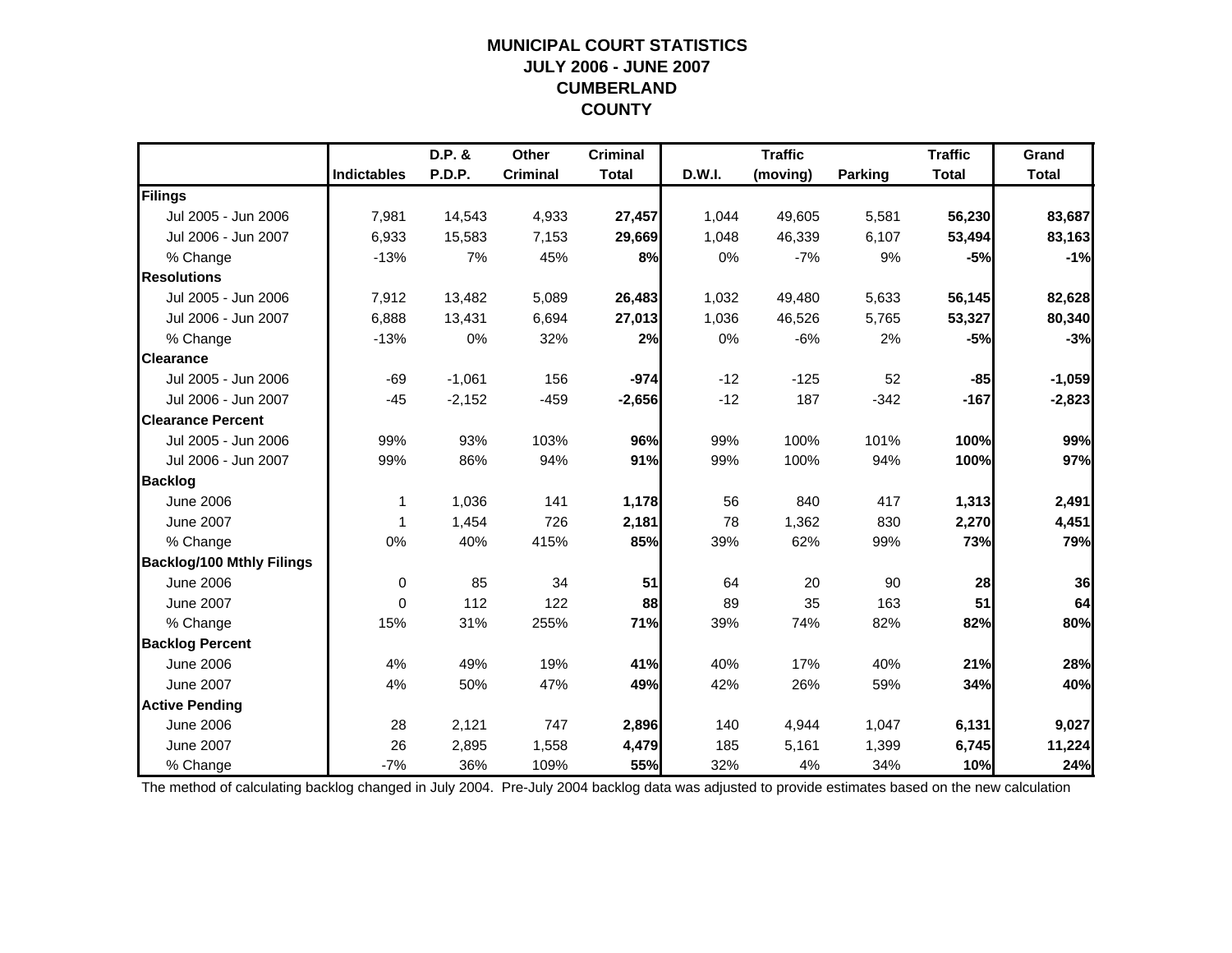#### **MUNICIPAL COURT STATISTICS JULY 2006 - JUNE 2007 ESSEX COUNTY**

|                                  |                    | D.P. & | Other           | <b>Criminal</b> |        | <b>Traffic</b> |                | <b>Traffic</b> | Grand        |
|----------------------------------|--------------------|--------|-----------------|-----------------|--------|----------------|----------------|----------------|--------------|
|                                  | <b>Indictables</b> | P.D.P. | <b>Criminal</b> | <b>Total</b>    | D.W.I. | (moving)       | <b>Parking</b> | <b>Total</b>   | <b>Total</b> |
| Filings                          |                    |        |                 |                 |        |                |                |                |              |
| Jul 2005 - Jun 2006              | 34,696             | 46,026 | 47,234          | 127,956         | 1,433  | 234,954        | 533,978        | 770,365        | 898,321      |
| Jul 2006 - Jun 2007              | 37,359             | 45,956 | 60,252          | 143,567         | 1,379  | 259,081        | 518,198        | 778,658        | 922,225      |
| % Change                         | 8%                 | 0%     | 28%             | 12%             | $-4%$  | 10%            | $-3%$          | 1%             | 3%           |
| <b>Resolutions</b>               |                    |        |                 |                 |        |                |                |                |              |
| Jul 2005 - Jun 2006              | 33,776             | 47,641 | 43,243          | 124,660         | 1,446  | 232,091        | 568,692        | 802,229        | 926,889      |
| Jul 2006 - Jun 2007              | 36.690             | 47,590 | 45,458          | 129,738         | 1,359  | 261,830        | 552,923        | 816,112        | 945,850      |
| % Change                         | 9%                 | 0%     | 5%              | 4%              | $-6%$  | 13%            | $-3%$          | 2%             | 2%           |
| <b>Clearance</b>                 |                    |        |                 |                 |        |                |                |                |              |
| Jul 2005 - Jun 2006              | $-920$             | 1,615  | $-3,991$        | $-3,296$        | 13     | $-2,863$       | 34,714         | 31,864         | 28,568       |
| Jul 2006 - Jun 2007              | $-669$             | 1,634  | $-14,794$       | $-13,829$       | $-20$  | 2,749          | 34,725         | 37,454         | 23,625       |
| <b>Clearance Percent</b>         |                    |        |                 |                 |        |                |                |                |              |
| Jul 2005 - Jun 2006              | 97%                | 104%   | 92%             | 97%             | 101%   | 99%            | 107%           | 104%           | 103%         |
| Jul 2006 - Jun 2007              | 98%                | 104%   | 75%             | 90%             | 99%    | 101%           | 107%           | 105%           | 103%         |
| <b>Backlog</b>                   |                    |        |                 |                 |        |                |                |                |              |
| <b>June 2006</b>                 | 17                 | 1,525  | 1,021           | 2,563           | 39     | 3,613          | 47,833         | 51,485         | 54,048       |
| <b>June 2007</b>                 | 15                 | 2,250  | 4,747           | 7,012           | 69     | 3,380          | 36,723         | 40,172         | 47,184       |
| % Change                         | $-12%$             | 48%    | 365%            | 174%            | 77%    | $-6%$          | $-23%$         | $-22%$         | $-13%$       |
| <b>Backlog/100 Mthly Filings</b> |                    |        |                 |                 |        |                |                |                |              |
| <b>June 2006</b>                 | 1                  | 40     | 26              | 24              | 33     | 18             | 107            | 80             | 72           |
| <b>June 2007</b>                 | $\Omega$           | 59     | 95              | 59              | 60     | 16             | 85             | 62             | 61           |
| % Change                         | $-18%$             | 48%    | 264%            | 144%            | 84%    | $-15%$         | $-21%$         | $-23%$         | $-15%$       |
| <b>Backlog Percent</b>           |                    |        |                 |                 |        |                |                |                |              |
| <b>June 2006</b>                 | 23%                | 37%    | 24%             | 30%             | 22%    | 18%            | 52%            | 46%            | 45%          |
| <b>June 2007</b>                 | 25%                | 46%    | 41%             | 42%             | 30%    | 17%            | 46%            | 40%            | 40%          |
| <b>Active Pending</b>            |                    |        |                 |                 |        |                |                |                |              |
| <b>June 2006</b>                 | 73                 | 4,169  | 4,290           | 8,532           | 174    | 20,597         | 91,178         | 111,949        | 120,481      |
| <b>June 2007</b>                 | 60                 | 4,888  | 11,632          | 16,580          | 229    | 20,459         | 79,772         | 100,460        | 117,040      |
| % Change                         | $-18%$             | 17%    | 171%            | 94%             | 32%    | $-1%$          | $-13%$         | $-10%$         | $-3%$        |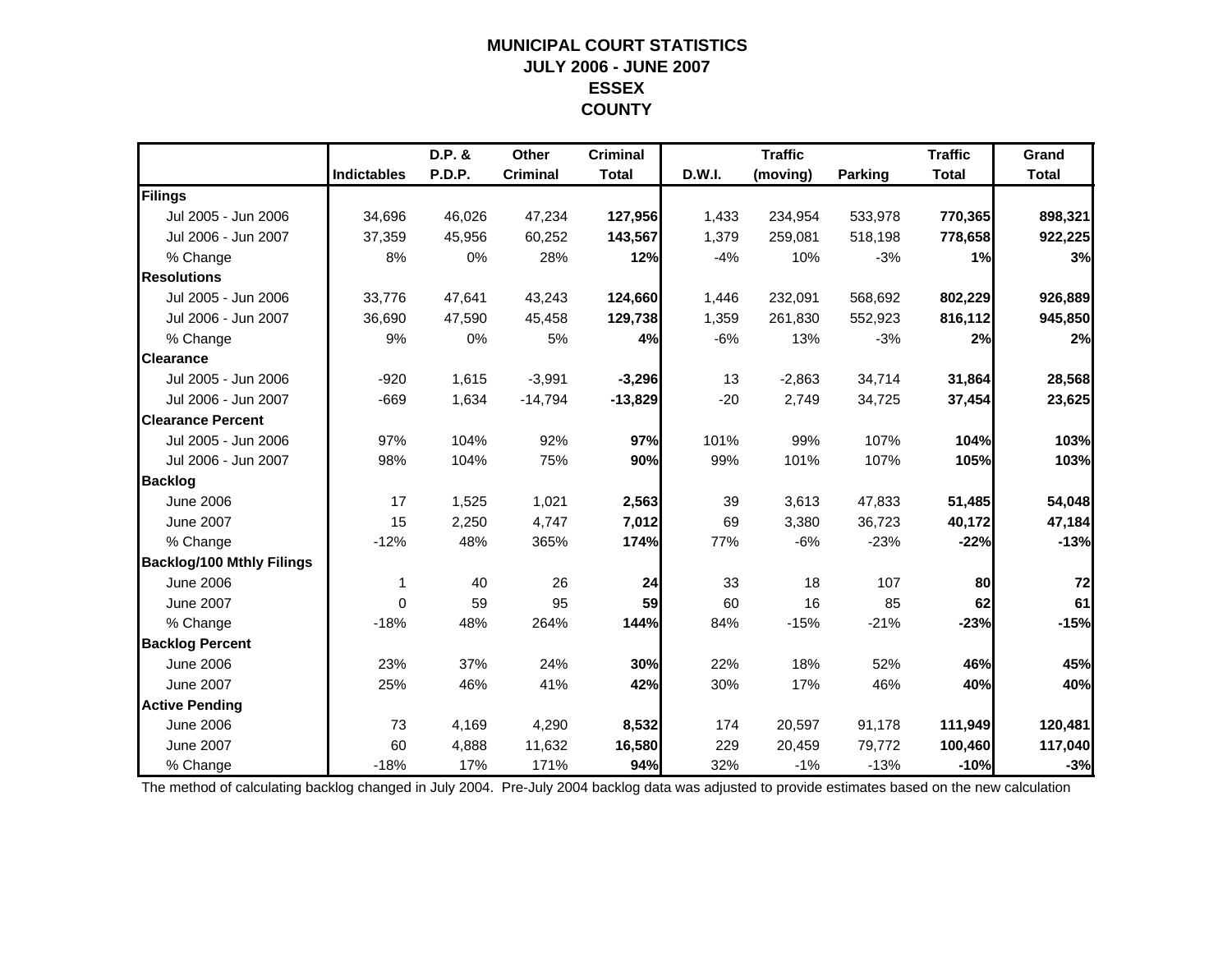## **MUNICIPAL COURT STATISTICSJULY 2006 - JUNE 2007 GLOUCESTER COUNTY**

|                                  |                    | D.P. &   | Other           | <b>Criminal</b> |                | <b>Traffic</b> |         | <b>Traffic</b> | Grand        |
|----------------------------------|--------------------|----------|-----------------|-----------------|----------------|----------------|---------|----------------|--------------|
|                                  | <b>Indictables</b> | P.D.P.   | <b>Criminal</b> | <b>Total</b>    | D.W.I.         | (moving)       | Parking | <b>Total</b>   | <b>Total</b> |
| Filings                          |                    |          |                 |                 |                |                |         |                |              |
| Jul 2005 - Jun 2006              | 6,326              | 18,799   | 5,282           | 30,407          | 1,830          | 94,822         | 7,477   | 104,129        | 134,536      |
| Jul 2006 - Jun 2007              | 6,230              | 19,893   | 4,918           | 31,041          | 1,755          | 97,630         | 7,933   | 107,318        | 138,359      |
| % Change                         | $-2%$              | 6%       | $-7%$           | 2%              | $-4%$          | 3%             | 6%      | 3%             | 3%           |
| <b>Resolutions</b>               |                    |          |                 |                 |                |                |         |                |              |
| Jul 2005 - Jun 2006              | 6,251              | 17,814   | 6,659           | 30,724          | 1,837          | 96,149         | 7,236   | 105,222        | 135,946      |
| Jul 2006 - Jun 2007              | 6,171              | 18,849   | 6,721           | 31,741          | 1,701          | 95,948         | 7,903   | 105,552        | 137,293      |
| % Change                         | $-1%$              | 6%       | 1%              | 3%              | $-7%$          | 0%             | 9%      | 0%             | 1%           |
| <b>Clearance</b>                 |                    |          |                 |                 |                |                |         |                |              |
| Jul 2005 - Jun 2006              | $-75$              | $-985$   | 1,377           | 317             | $\overline{7}$ | 1,327          | $-241$  | 1,093          | 1,410        |
| Jul 2006 - Jun 2007              | $-59$              | $-1,044$ | 1,803           | 700             | $-54$          | $-1,682$       | $-30$   | $-1,766$       | $-1,066$     |
| <b>Clearance Percent</b>         |                    |          |                 |                 |                |                |         |                |              |
| Jul 2005 - Jun 2006              | 99%                | 95%      | 126%            | 101%            | 100%           | 101%           | 97%     | 101%           | 101%         |
| Jul 2006 - Jun 2007              | 99%                | 95%      | 137%            | 102%            | 97%            | 98%            | 100%    | 98%            | 99%          |
| <b>Backlog</b>                   |                    |          |                 |                 |                |                |         |                |              |
| June 2006                        | 5                  | 1,232    | 176             | 1,413           | 53             | 2,355          | 646     | 3,054          | 4,467        |
| <b>June 2007</b>                 | 0                  | 1,348    | 204             | 1,552           | 109            | 2,407          | 573     | 3,089          | 4,641        |
| % Change                         | $-100%$            | 9%       | 16%             | 10%             | 106%           | 2%             | $-11%$  | 1%             | 4%           |
| <b>Backlog/100 Mthly Filings</b> |                    |          |                 |                 |                |                |         |                |              |
| <b>June 2006</b>                 | 1                  | 79       | 40              | 56              | 35             | 30             | 104     | 35             | 40           |
| <b>June 2007</b>                 | $\Omega$           | 81       | 50              | 60              | 75             | 30             | 87      | 35             | 40           |
| % Change                         | $-100%$            | 3%       | 24%             | 8%              | 114%           | $-1%$          | $-16%$  | $-2%$          | 1%           |
| <b>Backlog Percent</b>           |                    |          |                 |                 |                |                |         |                |              |
| <b>June 2006</b>                 | 16%                | 43%      | 21%             | 38%             | 25%            | 24%            | 54%     | 28%            | 30%          |
| <b>June 2007</b>                 | 0%                 | 47%      | 28%             | 43%             | 38%            | 21%            | 50%     | 24%            | 28%          |
| <b>Active Pending</b>            |                    |          |                 |                 |                |                |         |                |              |
| <b>June 2006</b>                 | 32                 | 2,834    | 827             | 3,693           | 216            | 9,701          | 1,187   | 11,104         | 14,797       |
| <b>June 2007</b>                 | 23                 | 2,872    | 727             | 3,622           | 290            | 11,608         | 1,152   | 13,050         | 16,672       |
| % Change                         | $-28%$             | 1%       | $-12%$          | $-2%$           | 34%            | 20%            | $-3%$   | 18%            | 13%          |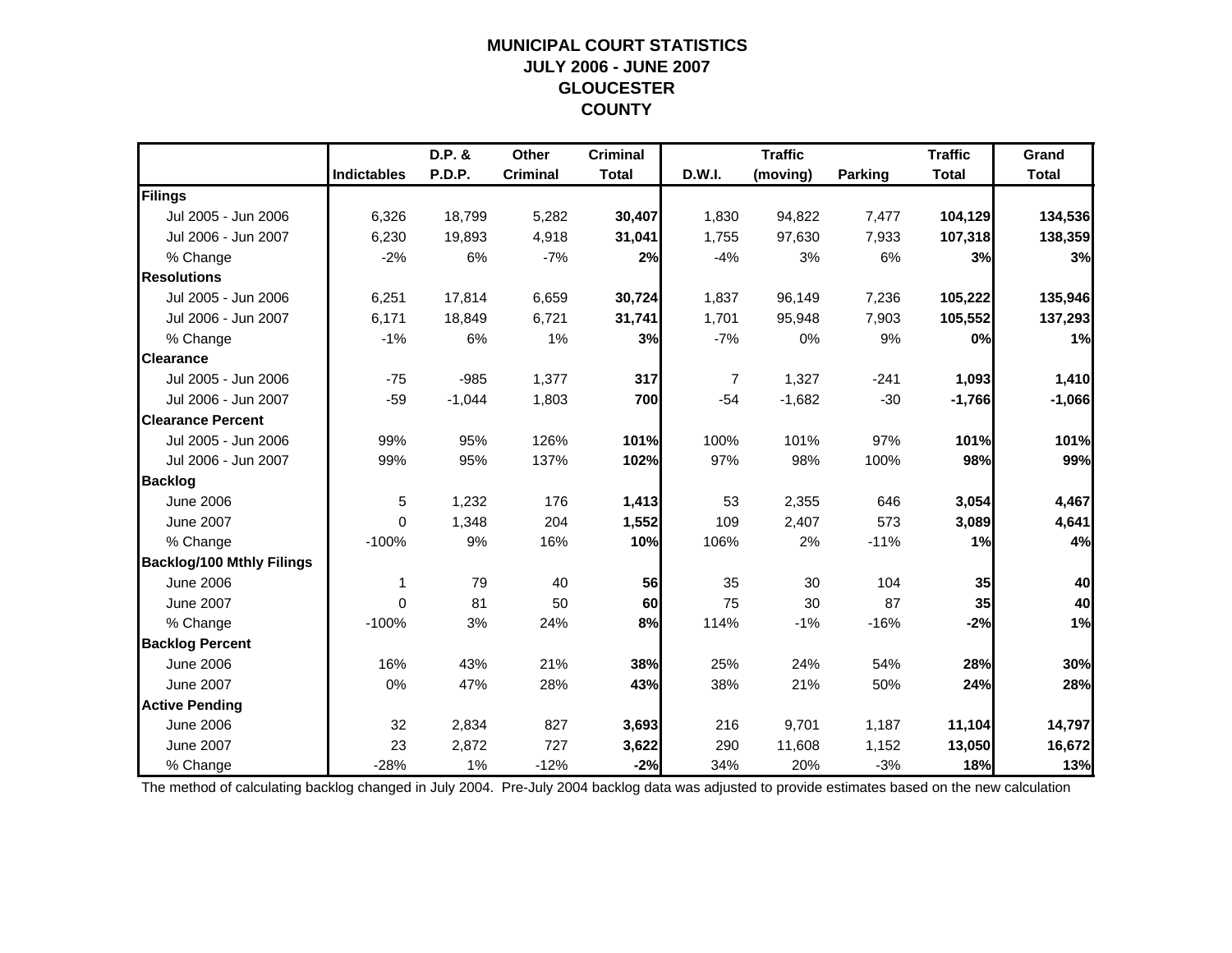#### **MUNICIPAL COURT STATISTICS JULY 2006 - JUNE 2007 HUDSON COUNTY**

|                                  |                    | D.P. &   | Other           | <b>Criminal</b> |               | <b>Traffic</b> |                | <b>Traffic</b> | Grand        |
|----------------------------------|--------------------|----------|-----------------|-----------------|---------------|----------------|----------------|----------------|--------------|
|                                  | <b>Indictables</b> | P.D.P.   | <b>Criminal</b> | <b>Total</b>    | <b>D.W.I.</b> | (moving)       | <b>Parking</b> | <b>Total</b>   | <b>Total</b> |
| Filings                          |                    |          |                 |                 |               |                |                |                |              |
| Jul 2005 - Jun 2006              | 17,621             | 28,979   | 30,364          | 76,964          | 989           | 117,146        | 1,032,724      | 1,150,859      | 1,227,823    |
| Jul 2006 - Jun 2007              | 15,580             | 28,026   | 36,528          | 80,134          | 1,036         | 121,893        | 1,017,359      | 1,140,288      | 1,220,422    |
| % Change                         | $-12%$             | $-3%$    | 20%             | 4%              | 5%            | 4%             | $-1%$          | $-1%$          | $-1%$        |
| <b>Resolutions</b>               |                    |          |                 |                 |               |                |                |                |              |
| Jul 2005 - Jun 2006              | 17,359             | 25,725   | 27,220          | 70,304          | 985           | 118,122        | 1,035,916      | 1,155,023      | 1,225,327    |
| Jul 2006 - Jun 2007              | 15,291             | 25,038   | 31,726          | 72,055          | 1,051         | 121,636        | 1,026,434      | 1,149,121      | 1,221,176    |
| % Change                         | $-12%$             | $-3%$    | 17%             | 2%              | 7%            | 3%             | $-1%$          | $-1%$          | 0%           |
| <b>Clearance</b>                 |                    |          |                 |                 |               |                |                |                |              |
| Jul 2005 - Jun 2006              | $-262$             | $-3,254$ | $-3,144$        | $-6,660$        | $-4$          | 976            | 3,192          | 4,164          | $-2,496$     |
| Jul 2006 - Jun 2007              | $-289$             | $-2,988$ | $-4,802$        | $-8,079$        | 15            | $-257$         | 9,075          | 8,833          | 754          |
| <b>Clearance Percent</b>         |                    |          |                 |                 |               |                |                |                |              |
| Jul 2005 - Jun 2006              | 99%                | 89%      | 90%             | 91%             | 100%          | 101%           | 100%           | 100%           | 100%         |
| Jul 2006 - Jun 2007              | 98%                | 89%      | 87%             | 90%             | 101%          | 100%           | 101%           | 101%           | 100%         |
| <b>Backlog</b>                   |                    |          |                 |                 |               |                |                |                |              |
| <b>June 2006</b>                 | 3                  | 2,323    | 900             | 3,226           | 64            | 4,071          | 159,877        | 164,012        | 167,238      |
| <b>June 2007</b>                 | 2                  | 2,202    | 986             | 3,190           | 54            | 4,097          | 148,099        | 152,250        | 155,440      |
| % Change                         | $-33%$             | $-5%$    | 10%             | $-1%$           | $-16%$        | 1%             | $-7%$          | $-7%$          | $-7%$        |
| <b>Backlog/100 Mthly Filings</b> |                    |          |                 |                 |               |                |                |                |              |
| <b>June 2006</b>                 | $\mathbf 0$        | 96       | 36              | 50              | 78            | 42             | 186            | 171            | 163          |
| <b>June 2007</b>                 | $\Omega$           | 94       | 32              | 48              | 63            | 40             | 175            | 160            | 153          |
| % Change                         | $-25%$             | $-2%$    | $-9%$           | $-5%$           | $-19%$        | $-3%$          | $-6%$          | $-6%$          | $-6%$        |
| <b>Backlog Percent</b>           |                    |          |                 |                 |               |                |                |                |              |
| <b>June 2006</b>                 | 12%                | 56%      | 27%             | 43%             | 40%           | 30%            | 66%            | 64%            | 63%          |
| <b>June 2007</b>                 | 7%                 | 54%      | 24%             | 39%             | 33%           | 30%            | 64%            | 62%            | 61%          |
| <b>Active Pending</b>            |                    |          |                 |                 |               |                |                |                |              |
| <b>June 2006</b>                 | 26                 | 4,174    | 3,334           | 7,534           | 159           | 13,632         | 243,366        | 257,157        | 264,691      |
| <b>June 2007</b>                 | 29                 | 4,049    | 4,039           | 8,117           | 164           | 13,773         | 230,961        | 244,898        | 253,015      |
| % Change                         | 12%                | $-3%$    | 21%             | 8%              | 3%            | 1%             | $-5%$          | $-5%$          | $-4%$        |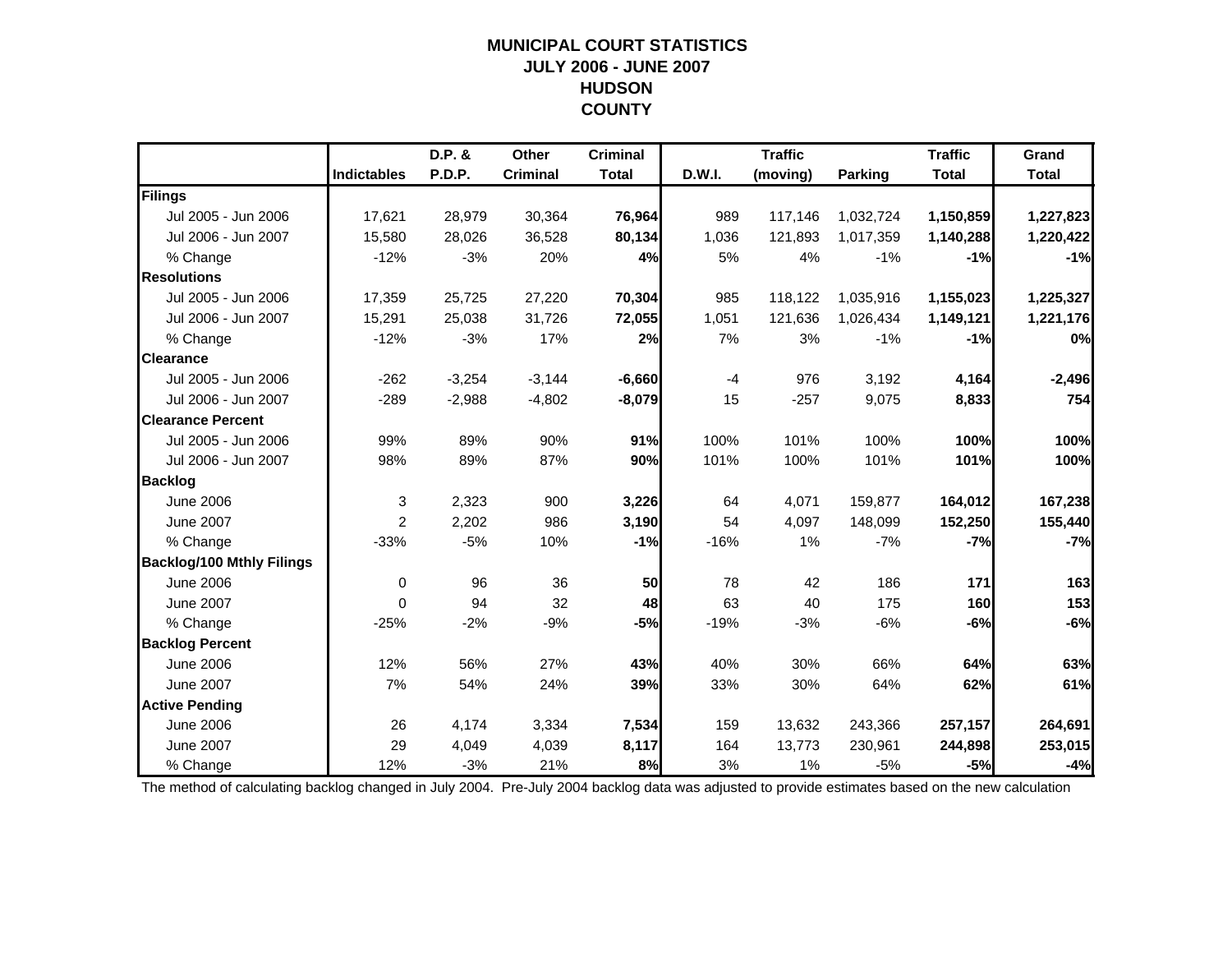## **MUNICIPAL COURT STATISTICSJULY 2006 - JUNE 2007 HUNTERDON COUNTY**

|                                  |                    | D.P. & | Other           | <b>Criminal</b> |        | <b>Traffic</b> |                | <b>Traffic</b> | Grand        |
|----------------------------------|--------------------|--------|-----------------|-----------------|--------|----------------|----------------|----------------|--------------|
|                                  | <b>Indictables</b> | P.D.P. | <b>Criminal</b> | <b>Total</b>    | D.W.I. | (moving)       | <b>Parking</b> | <b>Total</b>   | <b>Total</b> |
| Filings                          |                    |        |                 |                 |        |                |                |                |              |
| Jul 2005 - Jun 2006              | 1,613              | 3,286  | 1,430           | 6,329           | 797    | 48,537         | 8,592          | 57,926         | 64,255       |
| Jul 2006 - Jun 2007              | 1,346              | 3,429  | 1,862           | 6,637           | 842    | 46,709         | 8,524          | 56,075         | 62,712       |
| % Change                         | $-17%$             | 4%     | 30%             | 5%              | 6%     | $-4%$          | $-1%$          | $-3%$          | $-2%$        |
| <b>Resolutions</b>               |                    |        |                 |                 |        |                |                |                |              |
| Jul 2005 - Jun 2006              | 1,624              | 2,693  | 1,542           | 5,859           | 792    | 48,713         | 8,664          | 58,169         | 64,028       |
| Jul 2006 - Jun 2007              | 1,324              | 2,575  | 2,051           | 5,950           | 796    | 46,452         | 8,544          | 55,792         | 61,742       |
| % Change                         | $-18%$             | $-4%$  | 33%             | 2%              | 1%     | $-5%$          | $-1%$          | $-4%$          | $-4%$        |
| <b>Clearance</b>                 |                    |        |                 |                 |        |                |                |                |              |
| Jul 2005 - Jun 2006              | 11                 | $-593$ | 112             | $-470$          | $-5$   | 176            | 72             | 243            | $-227$       |
| Jul 2006 - Jun 2007              | $-22$              | $-854$ | 189             | $-687$          | $-46$  | $-257$         | 20             | $-283$         | $-970$       |
| <b>Clearance Percent</b>         |                    |        |                 |                 |        |                |                |                |              |
| Jul 2005 - Jun 2006              | 101%               | 82%    | 108%            | 93%             | 99%    | 100%           | 101%           | 100%           | 100%         |
| Jul 2006 - Jun 2007              | 98%                | 75%    | 110%            | 90%             | 95%    | 99%            | 100%           | 99%            | 98%          |
| <b>Backlog</b>                   |                    |        |                 |                 |        |                |                |                |              |
| <b>June 2006</b>                 | 3                  | 316    | 143             | 462             | 80     | 1,640          | 1,236          | 2,956          | 3,418        |
| <b>June 2007</b>                 | $\Omega$           | 385    | 143             | 528             | 104    | 2,076          | 1,078          | 3,258          | 3,786        |
| % Change                         | $-100%$            | 22%    | 0%              | 14%             | 30%    | 27%            | $-13%$         | 10%            | 11%          |
| <b>Backlog/100 Mthly Filings</b> |                    |        |                 |                 |        |                |                |                |              |
| <b>June 2006</b>                 | $\overline{c}$     | 115    | 120             | 88              | 120    | 41             | 173            | 61             | 64           |
| <b>June 2007</b>                 | $\Omega$           | 135    | 92              | 95              | 148    | 53             | 152            | 70             | 72           |
| % Change                         | $-100%$            | 17%    | $-23%$          | 9%              | 23%    | 32%            | $-12%$         | 14%            | 13%          |
| <b>Backlog Percent</b>           |                    |        |                 |                 |        |                |                |                |              |
| <b>June 2006</b>                 | 38%                | 54%    | 45%             | 51%             | 48%    | 30%            | 72%            | 40%            | 41%          |
| <b>June 2007</b>                 | 0%                 | 50%    | 57%             | 51%             | 46%    | 36%            | 66%            | 42%            | 43%          |
| <b>Active Pending</b>            |                    |        |                 |                 |        |                |                |                |              |
| <b>June 2006</b>                 | 8                  | 588    | 315             | 911             | 166    | 5,493          | 1,711          | 7,370          | 8,281        |
| <b>June 2007</b>                 | 8                  | 767    | 251             | 1,026           | 225    | 5,818          | 1,641          | 7,684          | 8,710        |
| % Change                         | 0%                 | 30%    | $-20%$          | 13%             | 36%    | 6%             | $-4%$          | 4%             | 5%           |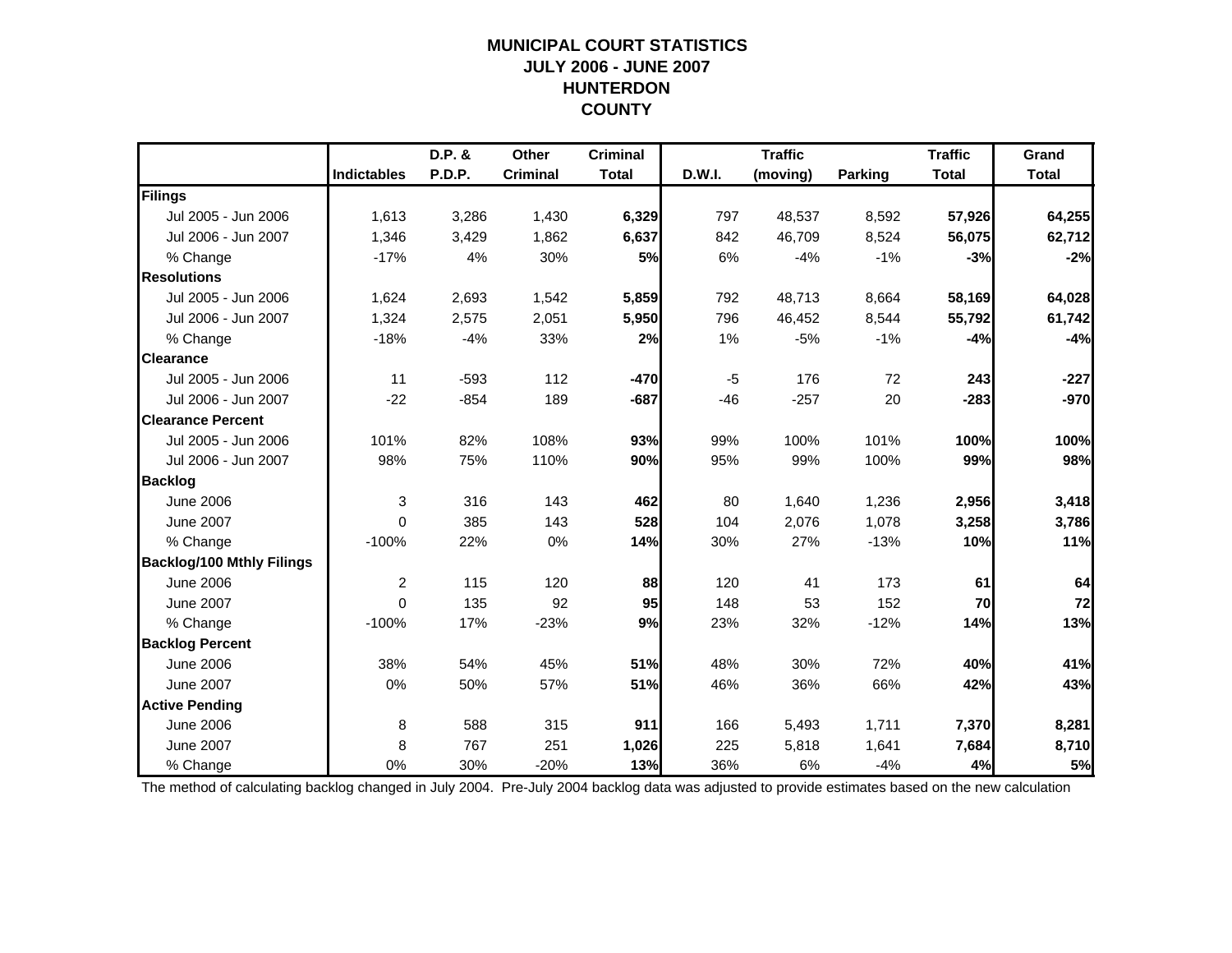#### **MUNICIPAL COURT STATISTICS JULY 2006 - JUNE 2007 MERCER COUNTY**

|                                  |                    | D.P. &        | Other           | <b>Criminal</b> |        | <b>Traffic</b> |                | <b>Traffic</b> | Grand        |
|----------------------------------|--------------------|---------------|-----------------|-----------------|--------|----------------|----------------|----------------|--------------|
|                                  | <b>Indictables</b> | <b>P.D.P.</b> | <b>Criminal</b> | <b>Total</b>    | D.W.I. | (moving)       | <b>Parking</b> | <b>Total</b>   | <b>Total</b> |
| Filings                          |                    |               |                 |                 |        |                |                |                |              |
| Jul 2005 - Jun 2006              | 9,566              | 15,769        | 6,595           | 31,930          | 1,519  | 110,494        | 77,853         | 189,866        | 221,796      |
| Jul 2006 - Jun 2007              | 8,768              | 15,645        | 8,657           | 33,070          | 1,579  | 124,833        | 76,788         | 203,200        | 236,270      |
| % Change                         | $-8%$              | $-1%$         | 31%             | 4%              | 4%     | 13%            | $-1%$          | 7%             | 7%           |
| <b>Resolutions</b>               |                    |               |                 |                 |        |                |                |                |              |
| Jul 2005 - Jun 2006              | 9,710              | 19,617        | 9,516           | 38,843          | 1,474  | 108,933        | 76,229         | 186,636        | 225,479      |
| Jul 2006 - Jun 2007              | 8,504              | 14,913        | 8,545           | 31,962          | 1,498  | 121,378        | 76,434         | 199,310        | 231,272      |
| % Change                         | $-12%$             | $-24%$        | $-10%$          | $-18%$          | 2%     | 11%            | 0%             | 7%             | 3%           |
| <b>Clearance</b>                 |                    |               |                 |                 |        |                |                |                |              |
| Jul 2005 - Jun 2006              | 144                | 3,848         | 2,921           | 6,913           | -45    | $-1,561$       | $-1,624$       | $-3,230$       | 3,683        |
| Jul 2006 - Jun 2007              | $-264$             | $-732$        | $-112$          | $-1,108$        | $-81$  | $-3,455$       | $-354$         | $-3,890$       | $-4,998$     |
| <b>Clearance Percent</b>         |                    |               |                 |                 |        |                |                |                |              |
| Jul 2005 - Jun 2006              | 102%               | 124%          | 144%            | 122%            | 97%    | 99%            | 98%            | 98%            | 102%         |
| Jul 2006 - Jun 2007              | 97%                | 95%           | 99%             | 97%             | 95%    | 97%            | 100%           | 98%            | 98%          |
| <b>Backlog</b>                   |                    |               |                 |                 |        |                |                |                |              |
| <b>June 2006</b>                 | 9                  | 2,597         | 423             | 3,029           | 61     | 6,160          | 16,274         | 22,495         | 25,524       |
| <b>June 2007</b>                 | 10                 | 2,986         | 670             | 3,666           | 120    | 7.746          | 16,186         | 24,052         | 27,718       |
| % Change                         | 11%                | 15%           | 58%             | 21%             | 97%    | 26%            | $-1%$          | 7%             | 9%           |
| <b>Backlog/100 Mthly Filings</b> |                    |               |                 |                 |        |                |                |                |              |
| <b>June 2006</b>                 | 1                  | 198           | 77              | 114             | 48     | 67             | 251            | 142            | 138          |
| <b>June 2007</b>                 | -1                 | 229           | 93              | 133             | 91     | 74             | 253            | 142            | 141          |
| % Change                         | 21%                | 16%           | 21%             | 17%             | 89%    | 11%            | 1%             | 0%             | 2%           |
| <b>Backlog Percent</b>           |                    |               |                 |                 |        |                |                |                |              |
| <b>June 2006</b>                 | 24%                | 62%           | 35%             | 56%             | 30%    | 36%            | 72%            | 56%            | 56%          |
| <b>June 2007</b>                 | 10%                | 66%           | 36%             | 56%             | 40%    | 39%            | 72%            | 56%            | 56%          |
| <b>Active Pending</b>            |                    |               |                 |                 |        |                |                |                |              |
| <b>June 2006</b>                 | 37                 | 4,170         | 1,208           | 5,415           | 206    | 17,151         | 22,489         | 39,846         | 45,261       |
| <b>June 2007</b>                 | 98                 | 4,556         | 1,849           | 6,503           | 297    | 20,091         | 22,484         | 42,872         | 49,375       |
| % Change                         | 165%               | 9%            | 53%             | 20%             | 44%    | 17%            | 0%             | 8%             | 9%           |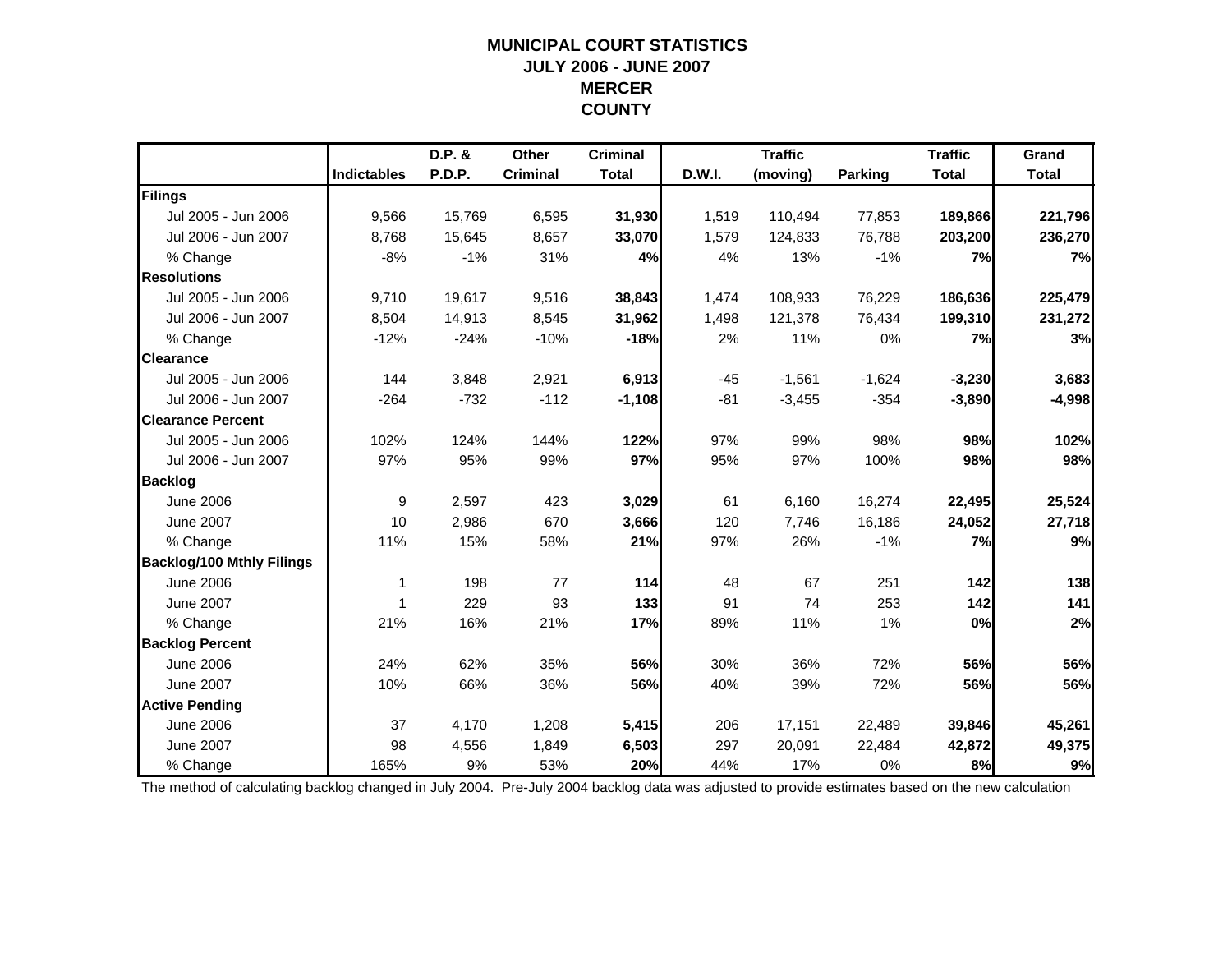#### **MUNICIPAL COURT STATISTICS JULY 2006 - JUNE 2007 MIDDLESEX COUNTY**

|                                  |                    | D.P. &   | Other           | <b>Criminal</b> |        | <b>Traffic</b> |                | <b>Traffic</b> | Grand        |
|----------------------------------|--------------------|----------|-----------------|-----------------|--------|----------------|----------------|----------------|--------------|
|                                  | <b>Indictables</b> | P.D.P.   | <b>Criminal</b> | <b>Total</b>    | D.W.I. | (moving)       | <b>Parking</b> | <b>Total</b>   | <b>Total</b> |
| Filings                          |                    |          |                 |                 |        |                |                |                |              |
| Jul 2005 - Jun 2006              | 10,304             | 26,500   | 17,031          | 53,835          | 2,446  | 244,390        | 141,785        | 388,621        | 442,456      |
| Jul 2006 - Jun 2007              | 10,466             | 27,036   | 16,454          | 53,956          | 2,677  | 252,732        | 138,612        | 394,021        | 447,977      |
| % Change                         | 2%                 | 2%       | $-3%$           | 0%              | 9%     | 3%             | $-2%$          | 1%             | 1%           |
| <b>Resolutions</b>               |                    |          |                 |                 |        |                |                |                |              |
| Jul 2005 - Jun 2006              | 9,897              | 21,709   | 17,918          | 49,524          | 2,200  | 242,540        | 145,294        | 390,034        | 439,558      |
| Jul 2006 - Jun 2007              | 10.136             | 22,042   | 17,770          | 49,948          | 2,518  | 252,869        | 141,979        | 397,366        | 447,314      |
| % Change                         | 2%                 | 2%       | $-1%$           | 1%              | 14%    | 4%             | $-2%$          | 2%             | 2%           |
| <b>Clearance</b>                 |                    |          |                 |                 |        |                |                |                |              |
| Jul 2005 - Jun 2006              | $-407$             | $-4,791$ | 887             | $-4,311$        | $-246$ | $-1,850$       | 3,509          | 1,413          | $-2,898$     |
| Jul 2006 - Jun 2007              | $-330$             | $-4,994$ | 1,316           | $-4,008$        | $-159$ | 137            | 3,367          | 3,345          | $-663$       |
| <b>Clearance Percent</b>         |                    |          |                 |                 |        |                |                |                |              |
| Jul 2005 - Jun 2006              | 96%                | 82%      | 105%            | 92%             | 90%    | 99%            | 102%           | 100%           | 99%          |
| Jul 2006 - Jun 2007              | 97%                | 82%      | 108%            | 93%             | 94%    | 100%           | 102%           | 101%           | 100%         |
| <b>Backlog</b>                   |                    |          |                 |                 |        |                |                |                |              |
| <b>June 2006</b>                 | 13                 | 3,235    | 1,277           | 4,525           | 598    | 9,069          | 13,844         | 23,511         | 28,036       |
| <b>June 2007</b>                 | 17                 | 3,784    | 1,187           | 4,988           | 733    | 9,946          | 10,292         | 20,971         | 25,959       |
| % Change                         | 31%                | 17%      | $-7%$           | 10%             | 23%    | 10%            | $-26%$         | $-11%$         | $-7%$        |
| <b>Backlog/100 Mthly Filings</b> |                    |          |                 |                 |        |                |                |                |              |
| <b>June 2006</b>                 | $\overline{c}$     | 146      | 90              | 101             | 293    | 45             | 117            | 73             | 76           |
| <b>June 2007</b>                 | $\overline{c}$     | 168      | 87              | 111             | 329    | 47             | 89             | 64             | 70           |
| % Change                         | 29%                | 15%      | $-4%$           | 10%             | 12%    | 6%             | $-24%$         | $-12%$         | $-9%$        |
| <b>Backlog Percent</b>           |                    |          |                 |                 |        |                |                |                |              |
| <b>June 2006</b>                 | 24%                | 61%      | 39%             | 53%             | 67%    | 30%            | 56%            | 42%            | 43%          |
| <b>June 2007</b>                 | 35%                | 66%      | 37%             | 56%             | 66%    | 31%            | 51%            | 39%            | 42%          |
| <b>Active Pending</b>            |                    |          |                 |                 |        |                |                |                |              |
| <b>June 2006</b>                 | 55                 | 5,290    | 3,234           | 8,579           | 890    | 30,669         | 24,663         | 56,222         | 64,801       |
| <b>June 2007</b>                 | 48                 | 5,720    | 3,177           | 8,945           | 1,107  | 31,994         | 20,380         | 53,481         | 62,426       |
| % Change                         | $-13%$             | 8%       | $-2%$           | 4%              | 24%    | 4%             | $-17%$         | $-5%$          | $-4%$        |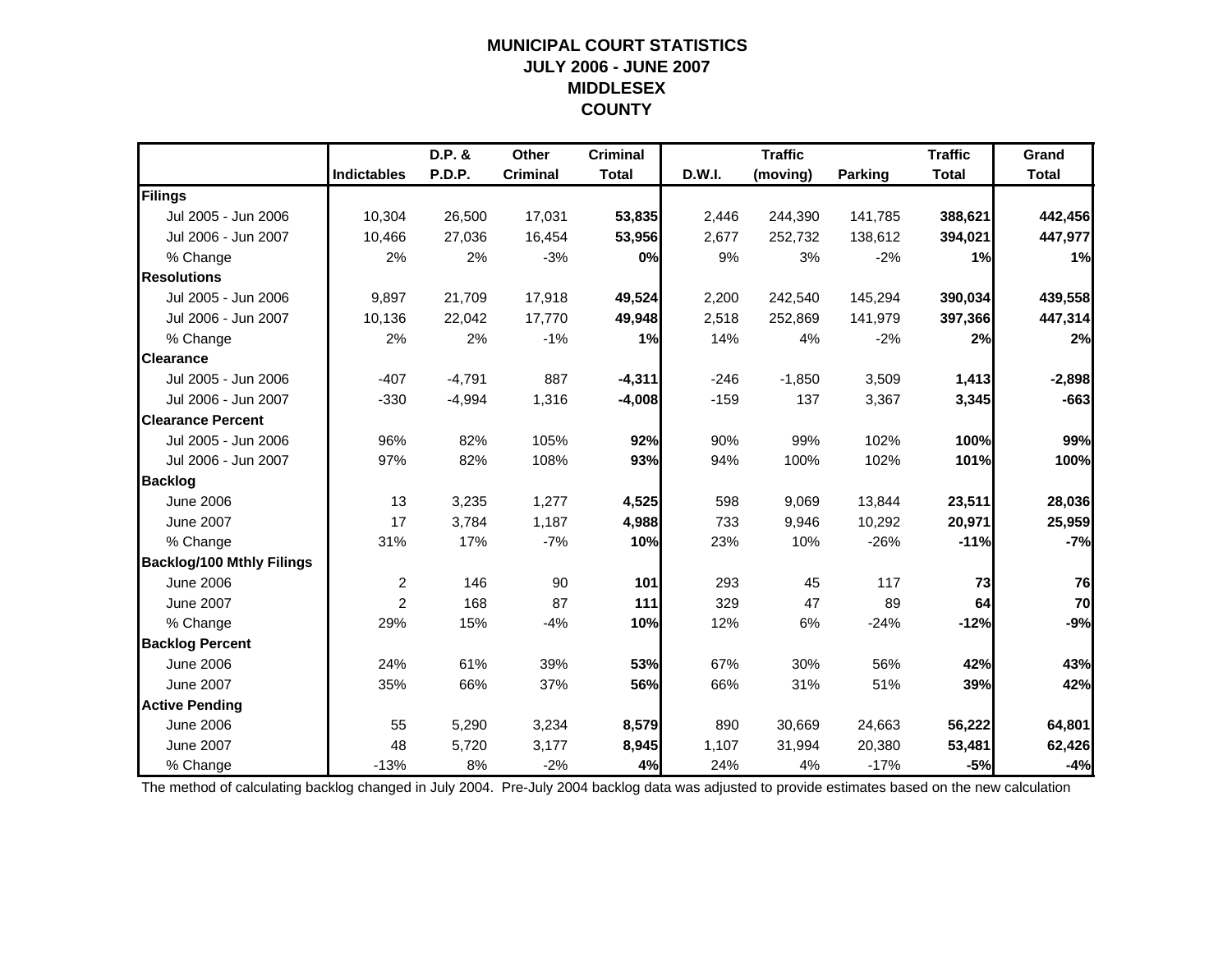## **MUNICIPAL COURT STATISTICSJULY 2006 - JUNE 2007 MONMOUTH COUNTY**

|                                  |                    | D.P. &   | Other           | <b>Criminal</b> |        | <b>Traffic</b> |                | <b>Traffic</b> | Grand        |
|----------------------------------|--------------------|----------|-----------------|-----------------|--------|----------------|----------------|----------------|--------------|
|                                  | <b>Indictables</b> | P.D.P.   | <b>Criminal</b> | <b>Total</b>    | D.W.I. | (moving)       | <b>Parking</b> | <b>Total</b>   | <b>Total</b> |
| Filings                          |                    |          |                 |                 |        |                |                |                |              |
| Jul 2005 - Jun 2006              | 13,011             | 31,101   | 16,045          | 60,157          | 3,076  | 195,404        | 65,702         | 264,182        | 324,339      |
| Jul 2006 - Jun 2007              | 13,378             | 30,300   | 16,459          | 60,137          | 3,000  | 210,606        | 64,022         | 277,628        | 337,765      |
| % Change                         | 3%                 | $-3%$    | 3%              | 0%              | $-2%$  | 8%             | $-3%$          | 5%             | 4%           |
| <b>Resolutions</b>               |                    |          |                 |                 |        |                |                |                |              |
| Jul 2005 - Jun 2006              | 12,805             | 27,650   | 19,265          | 59,720          | 3,298  | 197,552        | 64,525         | 265,375        | 325,095      |
| Jul 2006 - Jun 2007              | 13,178             | 25,707   | 20,616          | 59,501          | 3,079  | 211,358        | 64,160         | 278,597        | 338,098      |
| % Change                         | 3%                 | $-7%$    | 7%              | 0%              | $-7%$  | 7%             | $-1%$          | 5%             | 4%           |
| <b>Clearance</b>                 |                    |          |                 |                 |        |                |                |                |              |
| Jul 2005 - Jun 2006              | $-206$             | $-3,451$ | 3,220           | $-437$          | 222    | 2,148          | $-1,177$       | 1,193          | 756          |
| Jul 2006 - Jun 2007              | $-200$             | $-4,593$ | 4,157           | $-636$          | 79     | 752            | 138            | 969            | 333          |
| <b>Clearance Percent</b>         |                    |          |                 |                 |        |                |                |                |              |
| Jul 2005 - Jun 2006              | 98%                | 89%      | 120%            | 99%             | 107%   | 101%           | 98%            | 100%           | 100%         |
| Jul 2006 - Jun 2007              | 99%                | 85%      | 125%            | 99%             | 103%   | 100%           | 100%           | 100%           | 100%         |
| <b>Backlog</b>                   |                    |          |                 |                 |        |                |                |                |              |
| <b>June 2006</b>                 | 16                 | 2,614    | 908             | 3,538           | 262    | 5,358          | 3,545          | 9,165          | 12,703       |
| <b>June 2007</b>                 | 15                 | 2,237    | 618             | 2,870           | 303    | 5,134          | 2,622          | 8,059          | 10,929       |
| % Change                         | $-6%$              | $-14%$   | $-32%$          | $-19%$          | 16%    | $-4%$          | $-26%$         | $-12%$         | $-14%$       |
| <b>Backlog/100 Mthly Filings</b> |                    |          |                 |                 |        |                |                |                |              |
| <b>June 2006</b>                 | 1                  | 101      | 68              | 71              | 102    | 33             | 65             | 42             | 47           |
| <b>June 2007</b>                 | 1                  | 89       | 45              | 57              | 121    | 29             | 49             | 35             | 39           |
| % Change                         | $-9%$              | $-12%$   | $-34%$          | $-19%$          | 19%    | $-11%$         | $-24%$         | $-16%$         | $-17%$       |
| <b>Backlog Percent</b>           |                    |          |                 |                 |        |                |                |                |              |
| <b>June 2006</b>                 | 30%                | 51%      | 36%             | 46%             | 41%    | 24%            | 40%            | 28%            | 32%          |
| <b>June 2007</b>                 | 26%                | 48%      | 23%             | 38%             | 46%    | 23%            | 29%            | 25%            | 28%          |
| <b>Active Pending</b>            |                    |          |                 |                 |        |                |                |                |              |
| <b>June 2006</b>                 | 53                 | 5,112    | 2,540           | 7,705           | 634    | 22,799         | 8,915          | 32,348         | 40,053       |
| <b>June 2007</b>                 | 57                 | 4,708    | 2,741           | 7,506           | 660    | 22,433         | 9,068          | 32,161         | 39,667       |
| % Change                         | 8%                 | $-8%$    | 8%              | $-3%$           | 4%     | $-2%$          | 2%             | $-1%$          | $-1%$        |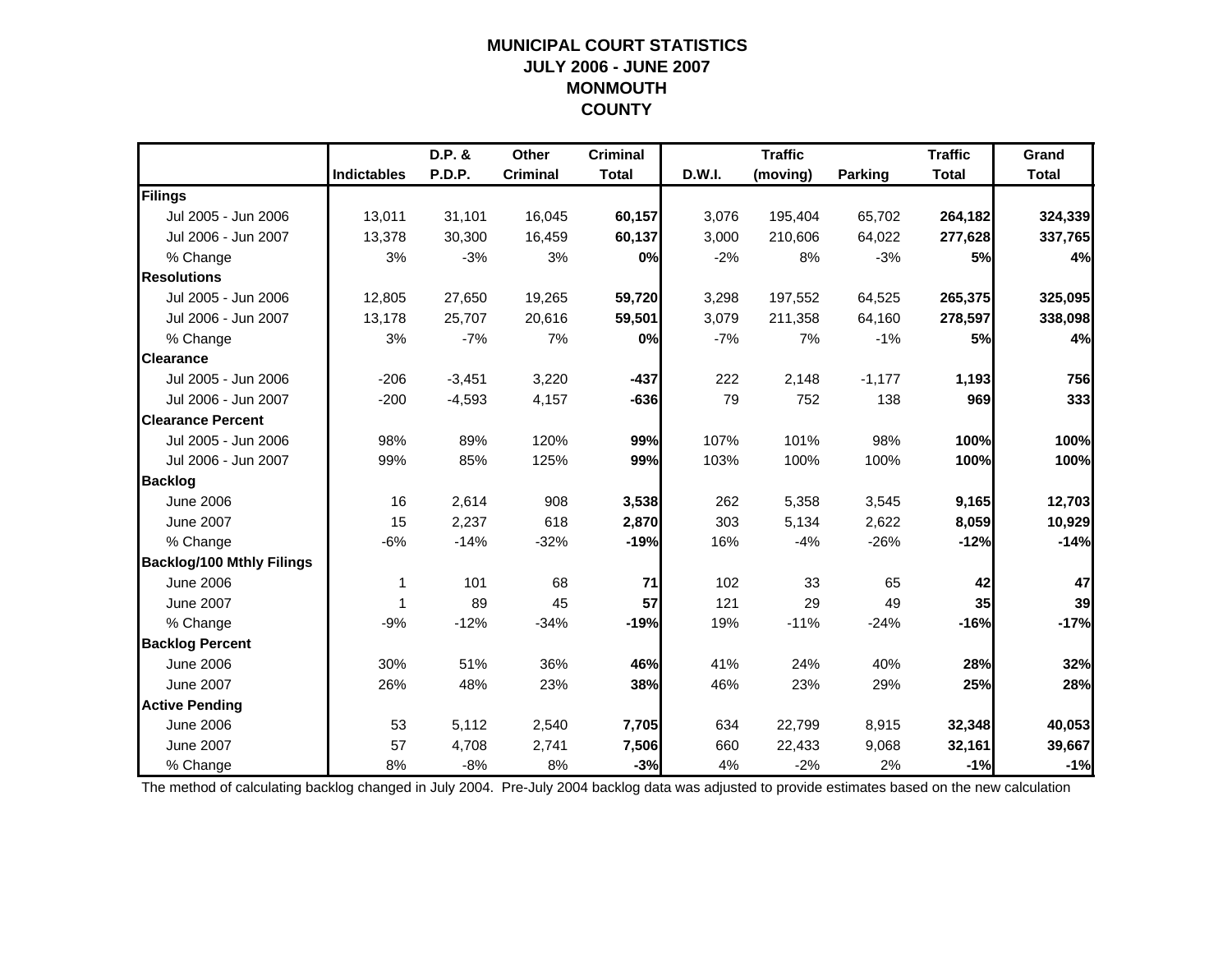#### **MUNICIPAL COURT STATISTICS JULY 2006 - JUNE 2007 MORRIS COUNTY**

|                                  |                    | $D.P.$ & | Other           | <b>Criminal</b> |               | <b>Traffic</b> |                | <b>Traffic</b> | Grand        |
|----------------------------------|--------------------|----------|-----------------|-----------------|---------------|----------------|----------------|----------------|--------------|
|                                  | <b>Indictables</b> | P.D.P.   | <b>Criminal</b> | <b>Total</b>    | <b>D.W.I.</b> | (moving)       | <b>Parking</b> | <b>Total</b>   | <b>Total</b> |
| Filings                          |                    |          |                 |                 |               |                |                |                |              |
| Jul 2005 - Jun 2006              | 5,772              | 11,332   | 13,625          | 30,729          | 2,504         | 152,596        | 58,594         | 213,694        | 244,423      |
| Jul 2006 - Jun 2007              | 6,125              | 12,008   | 15,107          | 33,240          | 2,473         | 151,462        | 50,864         | 204,799        | 238,039      |
| % Change                         | 6%                 | 6%       | 11%             | 8%              | $-1%$         | $-1%$          | $-13%$         | $-4%$          | $-3%$        |
| <b>Resolutions</b>               |                    |          |                 |                 |               |                |                |                |              |
| Jul 2005 - Jun 2006              | 5,686              | 9,508    | 13,833          | 29,027          | 2,491         | 150,458        | 57,627         | 210,576        | 239,603      |
| Jul 2006 - Jun 2007              | 6,005              | 9,725    | 15,534          | 31,264          | 2,516         | 152,518        | 51,851         | 206,885        | 238,149      |
| % Change                         | 6%                 | 2%       | 12%             | 8%              | 1%            | 1%             | $-10%$         | $-2%$          | $-1%$        |
| <b>Clearance</b>                 |                    |          |                 |                 |               |                |                |                |              |
| Jul 2005 - Jun 2006              | $-86$              | $-1,824$ | 208             | $-1,702$        | $-13$         | $-2,138$       | $-967$         | $-3,118$       | $-4,820$     |
| Jul 2006 - Jun 2007              | $-120$             | $-2,283$ | 427             | $-1,976$        | 43            | 1,056          | 987            | 2,086          | 110          |
| <b>Clearance Percent</b>         |                    |          |                 |                 |               |                |                |                |              |
| Jul 2005 - Jun 2006              | 99%                | 84%      | 102%            | 94%             | 99%           | 99%            | 98%            | 99%            | 98%          |
| Jul 2006 - Jun 2007              | 98%                | 81%      | 103%            | 94%             | 102%          | 101%           | 102%           | 101%           | 100%         |
| <b>Backlog</b>                   |                    |          |                 |                 |               |                |                |                |              |
| <b>June 2006</b>                 | 6                  | 1,376    | 508             | 1,890           | 318           | 5,023          | 2,492          | 7,833          | 9,723        |
| <b>June 2007</b>                 | 11                 | 1,280    | 858             | 2,149           | 300           | 3,933          | 2,326          | 6,559          | 8,708        |
| % Change                         | 83%                | $-7%$    | 69%             | 14%             | $-6%$         | $-22%$         | $-7%$          | $-16%$         | $-10%$       |
| <b>Backlog/100 Mthly Filings</b> |                    |          |                 |                 |               |                |                |                |              |
| <b>June 2006</b>                 | 1                  | 146      | 45              | 74              | 152           | 40             | 51             | 44             | 48           |
| <b>June 2007</b>                 | 2                  | 128      | 68              | 78              | 146           | 31             | 55             | 38             | 44           |
| % Change                         | 73%                | $-12%$   | 52%             | 5%              | $-4%$         | $-21%$         | 8%             | $-13%$         | $-8%$        |
| <b>Backlog Percent</b>           |                    |          |                 |                 |               |                |                |                |              |
| <b>June 2006</b>                 | 25%                | 61%      | 27%             | 46%             | 55%           | 30%            | 40%            | 33%            | 35%          |
| <b>June 2007</b>                 | 31%                | 56%      | 39%             | 48%             | 51%           | 25%            | 49%            | 31%            | 34%          |
| <b>Active Pending</b>            |                    |          |                 |                 |               |                |                |                |              |
| <b>June 2006</b>                 | 24                 | 2,258    | 1,857           | 4,139           | 583           | 16,825         | 6,180          | 23,588         | 27,727       |
| <b>June 2007</b>                 | 35                 | 2,266    | 2,187           | 4,488           | 591           | 15,936         | 4,755          | 21,282         | 25,770       |
| % Change                         | 46%                | 0%       | 18%             | 8%              | 1%            | $-5%$          | $-23%$         | $-10%$         | $-7%$        |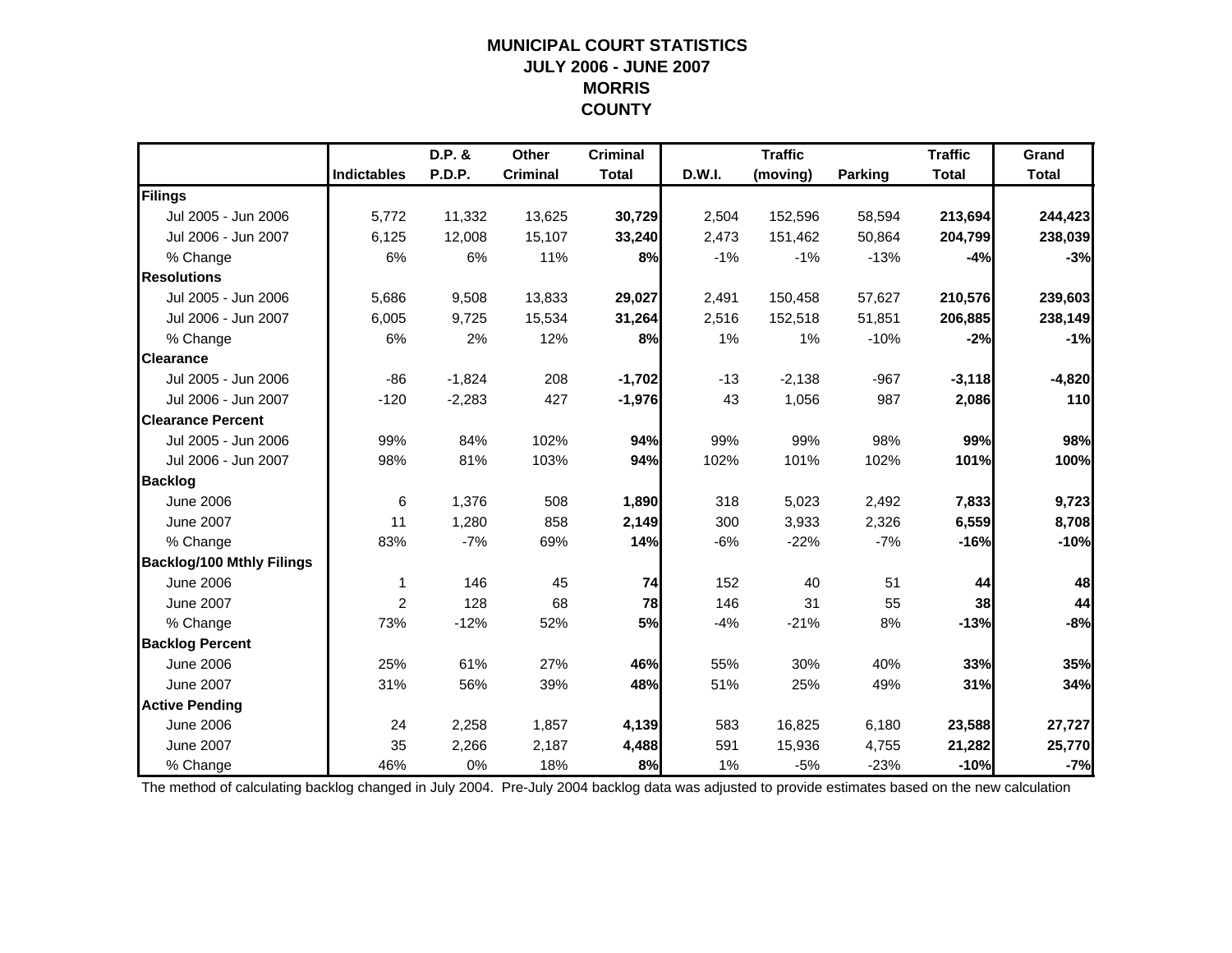#### **MUNICIPAL COURT STATISTICS JULY 2006 - JUNE 2007 OCEAN COUNTY**

|                                  |                    | D.P. &   | Other           | <b>Criminal</b> |        | <b>Traffic</b> |                | <b>Traffic</b> | Grand        |
|----------------------------------|--------------------|----------|-----------------|-----------------|--------|----------------|----------------|----------------|--------------|
|                                  | <b>Indictables</b> | P.D.P.   | <b>Criminal</b> | <b>Total</b>    | D.W.I. | (moving)       | <b>Parking</b> | <b>Total</b>   | <b>Total</b> |
| Filings                          |                    |          |                 |                 |        |                |                |                |              |
| Jul 2005 - Jun 2006              | 7,925              | 19,676   | 14,035          | 41,636          | 2,647  | 121,753        | 70,175         | 194,575        | 236,211      |
| Jul 2006 - Jun 2007              | 7,641              | 20,483   | 14,182          | 42,306          | 2,672  | 122,585        | 70,248         | 195,505        | 237,811      |
| % Change                         | $-4%$              | 4%       | 1%              | 2%              | 1%     | 1%             | 0%             | 0%             | 1%           |
| <b>Resolutions</b>               |                    |          |                 |                 |        |                |                |                |              |
| Jul 2005 - Jun 2006              | 7,901              | 18,496   | 16,373          | 42,770          | 2,738  | 121,296        | 75,165         | 199,199        | 241,969      |
| Jul 2006 - Jun 2007              | 7,589              | 17,952   | 16,931          | 42,472          | 2,649  | 123,847        | 70,015         | 196,511        | 238,983      |
| % Change                         | $-4%$              | $-3%$    | 3%              | $-1%$           | $-3%$  | 2%             | $-7%$          | $-1%$          | $-1%$        |
| <b>Clearance</b>                 |                    |          |                 |                 |        |                |                |                |              |
| Jul 2005 - Jun 2006              | $-24$              | $-1,180$ | 2,338           | 1,134           | 91     | $-457$         | 4,990          | 4,624          | 5,758        |
| Jul 2006 - Jun 2007              | $-52$              | $-2,531$ | 2,749           | 166             | $-23$  | 1,262          | $-233$         | 1,006          | 1,172        |
| <b>Clearance Percent</b>         |                    |          |                 |                 |        |                |                |                |              |
| Jul 2005 - Jun 2006              | 100%               | 94%      | 117%            | 103%            | 103%   | 100%           | 107%           | 102%           | 102%         |
| Jul 2006 - Jun 2007              | 99%                | 88%      | 119%            | 100%            | 99%    | 101%           | 100%           | 101%           | 100%         |
| <b>Backlog</b>                   |                    |          |                 |                 |        |                |                |                |              |
| <b>June 2006</b>                 | $\mathbf 1$        | 1,105    | 375             | 1,481           | 183    | 2,387          | 821            | 3,391          | 4,872        |
| <b>June 2007</b>                 | 1                  | 1,131    | 379             | 1,511           | 219    | 2,227          | 318            | 2,764          | 4,275        |
| % Change                         | 0%                 | 2%       | 1%              | 2%              | 20%    | $-7%$          | $-61%$         | $-18%$         | $-12%$       |
| <b>Backlog/100 Mthly Filings</b> |                    |          |                 |                 |        |                |                |                |              |
| <b>June 2006</b>                 | 0                  | 67       | 32              | 43              | 83     | 24             | 14             | 21             | 25           |
| <b>June 2007</b>                 | 0                  | 66       | 32              | 43              | 98     | 22             | 5              | 17             | 22           |
| % Change                         | 4%                 | $-2%$    | 0%              | 0%              | 19%    | $-7%$          | $-61%$         | $-19%$         | $-13%$       |
| <b>Backlog Percent</b>           |                    |          |                 |                 |        |                |                |                |              |
| <b>June 2006</b>                 | 10%                | 40%      | 16%             | 28%             | 37%    | 17%            | 10%            | 14%            | 17%          |
| <b>June 2007</b>                 | 11%                | 36%      | 14%             | 26%             | 38%    | 17%            | 3%             | 12%            | 15%          |
| <b>Active Pending</b>            |                    |          |                 |                 |        |                |                |                |              |
| <b>June 2006</b>                 | 10                 | 2.795    | 2,401           | 5,206           | 492    | 14,359         | 8,538          | 23,389         | 28,595       |
| <b>June 2007</b>                 | 9                  | 3,117    | 2,763           | 5,889           | 573    | 13,456         | 9,245          | 23,274         | 29,163       |
| % Change                         | $-10%$             | 12%      | 15%             | 13%             | 16%    | $-6%$          | 8%             | 0%             | 2%           |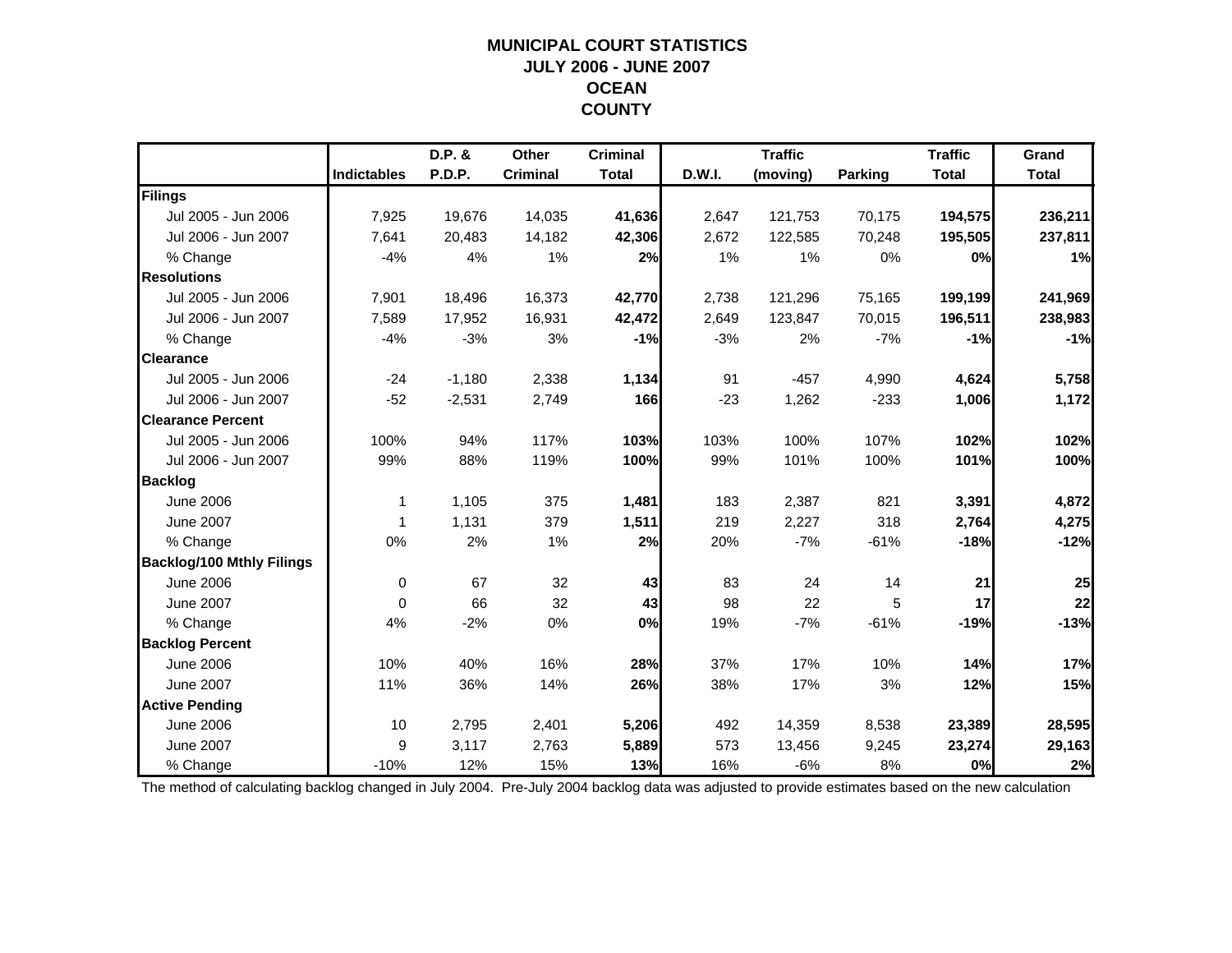#### **MUNICIPAL COURT STATISTICS JULY 2006 - JUNE 2007 PASSAIC COUNTY**

|                                  |                    | D.P. &   | Other           | <b>Criminal</b> |        | <b>Traffic</b> |                | <b>Traffic</b> | Grand        |
|----------------------------------|--------------------|----------|-----------------|-----------------|--------|----------------|----------------|----------------|--------------|
|                                  | <b>Indictables</b> | P.D.P.   | <b>Criminal</b> | <b>Total</b>    | D.W.I. | (moving)       | <b>Parking</b> | <b>Total</b>   | <b>Total</b> |
| Filings                          |                    |          |                 |                 |        |                |                |                |              |
| Jul 2005 - Jun 2006              | 17,500             | 21,309   | 13,391          | 52,200          | 1,590  | 137,168        | 170,355        | 309,113        | 361,313      |
| Jul 2006 - Jun 2007              | 17,249             | 21,157   | 16,015          | 54,421          | 1,518  | 152,791        | 168,772        | 323,081        | 377,502      |
| % Change                         | $-1%$              | $-1%$    | 20%             | 4%              | $-5%$  | 11%            | $-1%$          | 5%             | 4%           |
| <b>Resolutions</b>               |                    |          |                 |                 |        |                |                |                |              |
| Jul 2005 - Jun 2006              | 17,334             | 19,635   | 13,766          | 50,735          | 1,664  | 131,792        | 173,613        | 307,069        | 357,804      |
| Jul 2006 - Jun 2007              | 16,950             | 18,723   | 14,904          | 50,577          | 1,572  | 154,984        | 173,824        | 330,380        | 380,957      |
| % Change                         | $-2%$              | $-5%$    | 8%              | 0%              | $-6%$  | 18%            | 0%             | 8%             | 6%           |
| <b>Clearance</b>                 |                    |          |                 |                 |        |                |                |                |              |
| Jul 2005 - Jun 2006              | $-166$             | $-1,674$ | 375             | $-1,465$        | 74     | $-5,376$       | 3,258          | $-2,044$       | $-3,509$     |
| Jul 2006 - Jun 2007              | $-299$             | $-2,434$ | $-1,111$        | $-3,844$        | 54     | 2,193          | 5,052          | 7,299          | 3,455        |
| <b>Clearance Percent</b>         |                    |          |                 |                 |        |                |                |                |              |
| Jul 2005 - Jun 2006              | 99%                | 92%      | 103%            | 97%             | 105%   | 96%            | 102%           | 99%            | 99%          |
| Jul 2006 - Jun 2007              | 98%                | 88%      | 93%             | 93%             | 104%   | 101%           | 103%           | 102%           | 101%         |
| <b>Backlog</b>                   |                    |          |                 |                 |        |                |                |                |              |
| <b>June 2006</b>                 | 47                 | 4,930    | 1,794           | 6,771           | 149    | 13,192         | 15,561         | 28,902         | 35,673       |
| <b>June 2007</b>                 | 50                 | 3,613    | 1,602           | 5,265           | 172    | 9,242          | 9,462          | 18,876         | 24,141       |
| % Change                         | 6%                 | $-27%$   | $-11%$          | $-22%$          | 15%    | $-30%$         | $-39%$         | $-35%$         | $-32%$       |
| <b>Backlog/100 Mthly Filings</b> |                    |          |                 |                 |        |                |                |                |              |
| <b>June 2006</b>                 | 3                  | 278      | 161             | 156             | 112    | 115            | 110            | 112            | 118          |
| <b>June 2007</b>                 | 3                  | 205      | 120             | 116             | 136    | 73             | 67             | 70             | 77           |
| % Change                         | 8%                 | $-26%$   | $-25%$          | $-25%$          | 21%    | $-37%$         | $-39%$         | $-38%$         | $-35%$       |
| <b>Backlog Percent</b>           |                    |          |                 |                 |        |                |                |                |              |
| <b>June 2006</b>                 | 60%                | 71%      | 58%             | 67%             | 42%    | 50%            | 54%            | 52%            | 54%          |
| <b>June 2007</b>                 | 37%                | 63%      | 47%             | 57%             | 53%    | 41%            | 43%            | 42%            | 44%          |
| <b>Active Pending</b>            |                    |          |                 |                 |        |                |                |                |              |
| <b>June 2006</b>                 | 78                 | 6,919    | 3,067           | 10,064          | 354    | 26,198         | 29,036         | 55,588         | 65,652       |
| <b>June 2007</b>                 | 134                | 5,710    | 3,423           | 9,267           | 325    | 22,694         | 22,244         | 45,263         | 54,530       |
| % Change                         | 72%                | $-17%$   | 12%             | $-8%$           | $-8%$  | $-13%$         | $-23%$         | $-19%$         | $-17%$       |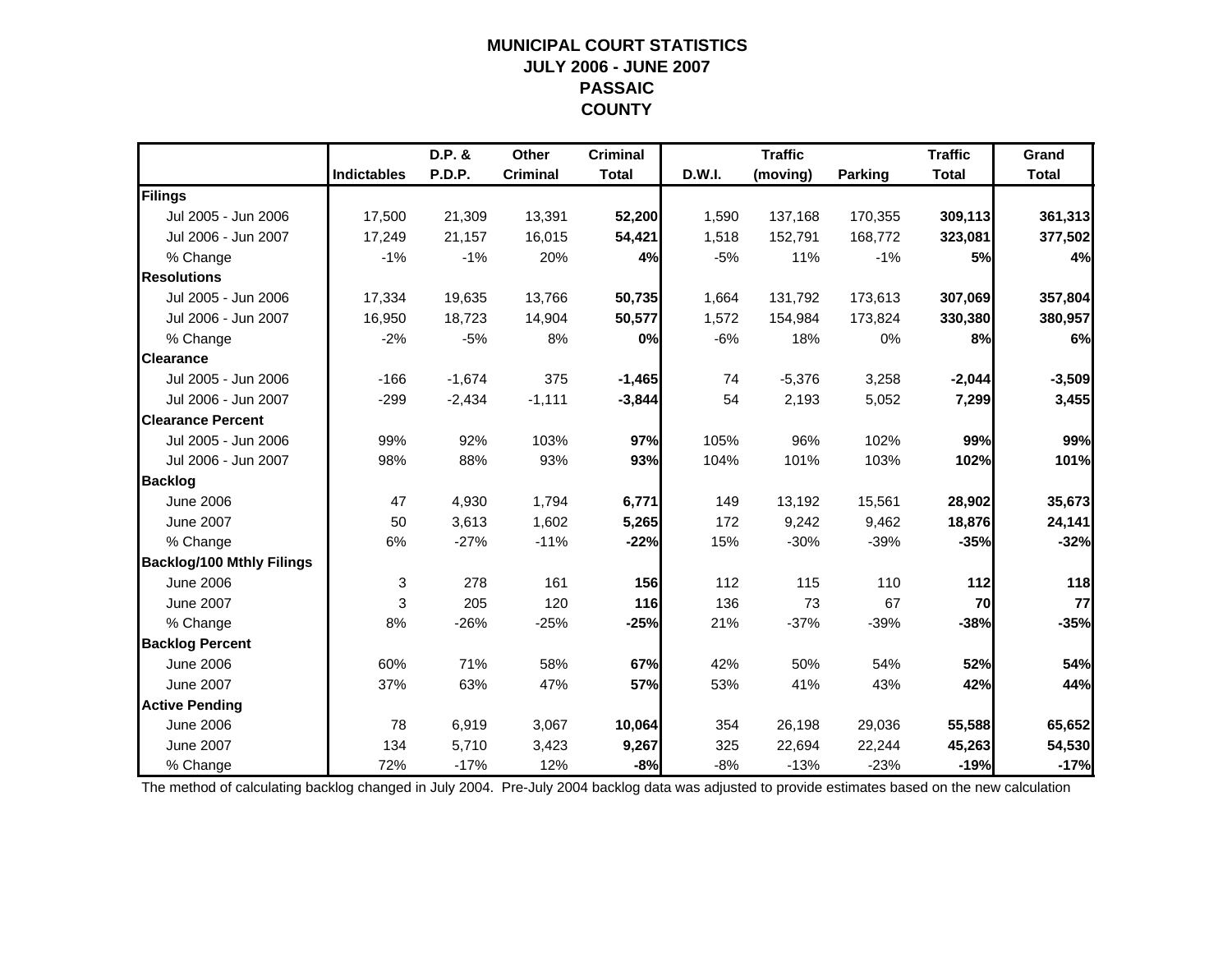#### **MUNICIPAL COURT STATISTICS JULY 2006 - JUNE 2007 SALEMCOUNTY**

|                                  |                    | D.P. &        | Other           | <b>Criminal</b> |        | <b>Traffic</b> |                | <b>Traffic</b> | Grand        |
|----------------------------------|--------------------|---------------|-----------------|-----------------|--------|----------------|----------------|----------------|--------------|
|                                  | <b>Indictables</b> | <b>P.D.P.</b> | <b>Criminal</b> | <b>Total</b>    | D.W.I. | (moving)       | <b>Parking</b> | <b>Total</b>   | <b>Total</b> |
| Filings                          |                    |               |                 |                 |        |                |                |                |              |
| Jul 2005 - Jun 2006              | 2,864              | 4,038         | 1,680           | 8,582           | 434    | 23,829         | 2,121          | 26,384         | 34,966       |
| Jul 2006 - Jun 2007              | 2,721              | 4,205         | 1,538           | 8,464           | 499    | 25,063         | 2,237          | 27,799         | 36,263       |
| % Change                         | $-5%$              | 4%            | $-8%$           | $-1%$           | 15%    | 5%             | 5%             | 5%             | 4%           |
| <b>Resolutions</b>               |                    |               |                 |                 |        |                |                |                |              |
| Jul 2005 - Jun 2006              | 2,856              | 4,303         | 1,986           | 9,145           | 442    | 23,823         | 2,112          | 26,377         | 35,522       |
| Jul 2006 - Jun 2007              | 2,716              | 4,714         | 1,954           | 9,384           | 476    | 25,188         | 2,123          | 27,787         | 37,171       |
| % Change                         | $-5%$              | 10%           | $-2%$           | 3%              | 8%     | 6%             | 1%             | 5%             | 5%           |
| <b>Clearance</b>                 |                    |               |                 |                 |        |                |                |                |              |
| Jul 2005 - Jun 2006              | -8                 | 265           | 306             | 563             | 8      | -6             | -9             | $-7$           | 556          |
| Jul 2006 - Jun 2007              | $-5$               | 509           | 416             | 920             | $-23$  | 125            | $-114$         | $-12$          | 908          |
| <b>Clearance Percent</b>         |                    |               |                 |                 |        |                |                |                |              |
| Jul 2005 - Jun 2006              | 100%               | 107%          | 118%            | 107%            | 102%   | 100%           | 100%           | 100%           | 102%         |
| Jul 2006 - Jun 2007              | 100%               | 112%          | 127%            | 111%            | 95%    | 100%           | 95%            | 100%           | 103%         |
| <b>Backlog</b>                   |                    |               |                 |                 |        |                |                |                |              |
| <b>June 2006</b>                 | $\mathbf 0$        | 129           | 48              | 177             | 31     | 428            | 120            | 579            | 756          |
| <b>June 2007</b>                 | 0                  | 106           | 35              | 141             | 39     | 400            | 164            | 603            | 744          |
| % Change                         |                    | $-18%$        | $-27%$          | $-20%$          | 26%    | $-7%$          | 37%            | 4%             | $-2%$        |
| <b>Backlog/100 Mthly Filings</b> |                    |               |                 |                 |        |                |                |                |              |
| <b>June 2006</b>                 | $\mathbf 0$        | 38            | 34              | 25              | 86     | 22             | 68             | 26             | 26           |
| <b>June 2007</b>                 | $\Omega$           | 30            | 27              | 20              | 94     | 19             | 88             | 26             | 25           |
| % Change                         | - -                | $-21%$        | $-20%$          | $-19%$          | 9%     | $-11%$         | 30%            | $-1%$          | $-5%$        |
| <b>Backlog Percent</b>           |                    |               |                 |                 |        |                |                |                |              |
| <b>June 2006</b>                 | 0%                 | 30%           | 28%             | 29%             | 42%    | 18%            | 50%            | 22%            | 23%          |
| <b>June 2007</b>                 | 0%                 | 29%           | 23%             | 27%             | 41%    | 18%            | 51%            | 22%            | 23%          |
| <b>Active Pending</b>            |                    |               |                 |                 |        |                |                |                |              |
| <b>June 2006</b>                 | 3                  | 435           | 173             | 611             | 73     | 2,328          | 239            | 2,640          | 3,251        |
| <b>June 2007</b>                 | 1                  | 370           | 150             | 521             | 95     | 2,283          | 320            | 2,698          | 3,219        |
| % Change                         | $-67%$             | $-15%$        | $-13%$          | $-15%$          | 30%    | $-2%$          | 34%            | 2%             | $-1%$        |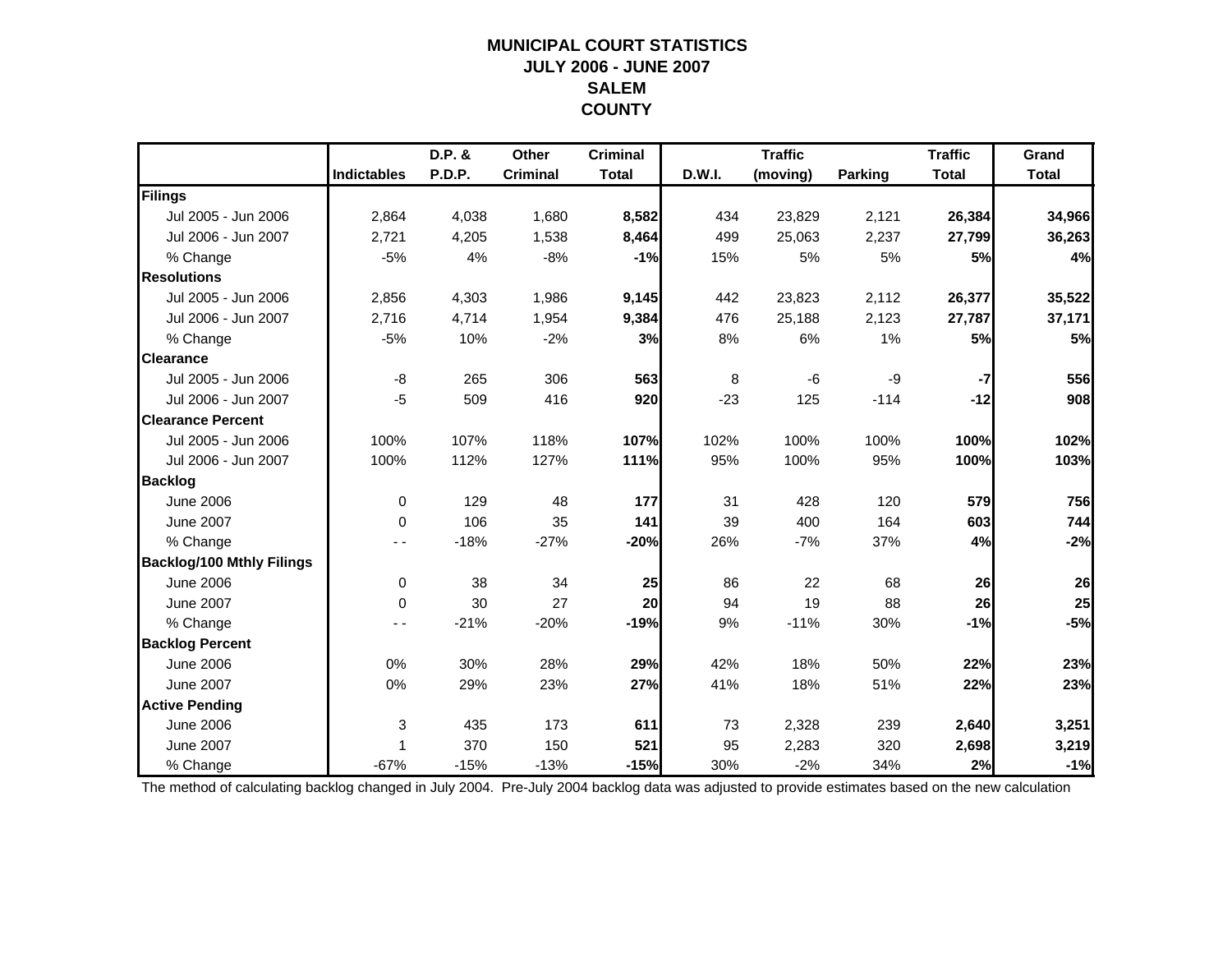#### **MUNICIPAL COURT STATISTICS JULY 2006 - JUNE 2007 SOMERSET COUNTY**

|                                  |                    | D.P. & | Other           | <b>Criminal</b> |               | <b>Traffic</b> |                | <b>Traffic</b> | Grand        |
|----------------------------------|--------------------|--------|-----------------|-----------------|---------------|----------------|----------------|----------------|--------------|
|                                  | <b>Indictables</b> | P.D.P. | <b>Criminal</b> | <b>Total</b>    | <b>D.W.I.</b> | (moving)       | <b>Parking</b> | <b>Total</b>   | <b>Total</b> |
| Filings                          |                    |        |                 |                 |               |                |                |                |              |
| Jul 2005 - Jun 2006              | 2,391              | 6,555  | 4,427           | 13,373          | 1,056         | 81,556         | 25,991         | 108,603        | 121,976      |
| Jul 2006 - Jun 2007              | 2,049              | 6,350  | 4,068           | 12,467          | 1,158         | 75,755         | 21,250         | 98,163         | 110,630      |
| % Change                         | $-14%$             | $-3%$  | $-8%$           | $-7%$           | 10%           | $-7%$          | $-18%$         | $-10%$         | $-9%$        |
| <b>Resolutions</b>               |                    |        |                 |                 |               |                |                |                |              |
| Jul 2005 - Jun 2006              | 2,369              | 6,350  | 4,844           | 13,563          | 1,090         | 81,486         | 25,794         | 108,370        | 121,933      |
| Jul 2006 - Jun 2007              | 2,039              | 5,608  | 4,586           | 12,233          | 1,148         | 76,044         | 21,417         | 98,609         | 110,842      |
| % Change                         | $-14%$             | $-12%$ | $-5%$           | $-10%$          | 5%            | $-7%$          | $-17%$         | $-9%$          | $-9%$        |
| <b>Clearance</b>                 |                    |        |                 |                 |               |                |                |                |              |
| Jul 2005 - Jun 2006              | $-22$              | $-205$ | 417             | 190             | 34            | $-70$          | $-197$         | $-233$         | $-43$        |
| Jul 2006 - Jun 2007              | $-10$              | $-742$ | 518             | $-234$          | $-10$         | 289            | 167            | 446            | 212          |
| <b>Clearance Percent</b>         |                    |        |                 |                 |               |                |                |                |              |
| Jul 2005 - Jun 2006              | 99%                | 97%    | 109%            | 101%            | 103%          | 100%           | 99%            | 100%           | 100%         |
| Jul 2006 - Jun 2007              | 100%               | 88%    | 113%            | 98%             | 99%           | 100%           | 101%           | 100%           | 100%         |
| <b>Backlog</b>                   |                    |        |                 |                 |               |                |                |                |              |
| <b>June 2006</b>                 | $\overline{7}$     | 847    | 155             | 1,009           | 91            | 2,658          | 1,246          | 3,995          | 5,004        |
| <b>June 2007</b>                 | 3                  | 901    | 258             | 1,162           | 115           | 2,669          | 1,360          | 4,144          | 5,306        |
| % Change                         | $-57%$             | 6%     | 66%             | 15%             | 26%           | 0%             | 9%             | 4%             | 6%           |
| <b>Backlog/100 Mthly Filings</b> |                    |        |                 |                 |               |                |                |                |              |
| <b>June 2006</b>                 | 4                  | 155    | 42              | 91              | 103           | 39             | 58             | 44             | 49           |
| <b>June 2007</b>                 | 2                  | 170    | 76              | $112$           | 119           | 42             | 77             | 51             | 58           |
| % Change                         | $-50%$             | 10%    | 81%             | 24%             | 15%           | 8%             | 34%            | 15%            | 17%          |
| <b>Backlog Percent</b>           |                    |        |                 |                 |               |                |                |                |              |
| <b>June 2006</b>                 | 58%                | 58%    | 29%             | 50%             | 41%           | 29%            | 46%            | 33%            | 35%          |
| <b>June 2007</b>                 | 60%                | 60%    | 37%             | 53%             | 46%           | 30%            | 53%            | 35%            | 38%          |
| <b>Active Pending</b>            |                    |        |                 |                 |               |                |                |                |              |
| <b>June 2006</b>                 | 12                 | 1,467  | 533             | 2,012           | 221           | 9,212          | 2,721          | 12,154         | 14,166       |
| <b>June 2007</b>                 | 5                  | 1,499  | 705             | 2,209           | 251           | 9,042          | 2,544          | 11,837         | 14,046       |
| % Change                         | $-58%$             | 2%     | 32%             | 10%             | 14%           | $-2%$          | $-7%$          | $-3%$          | $-1%$        |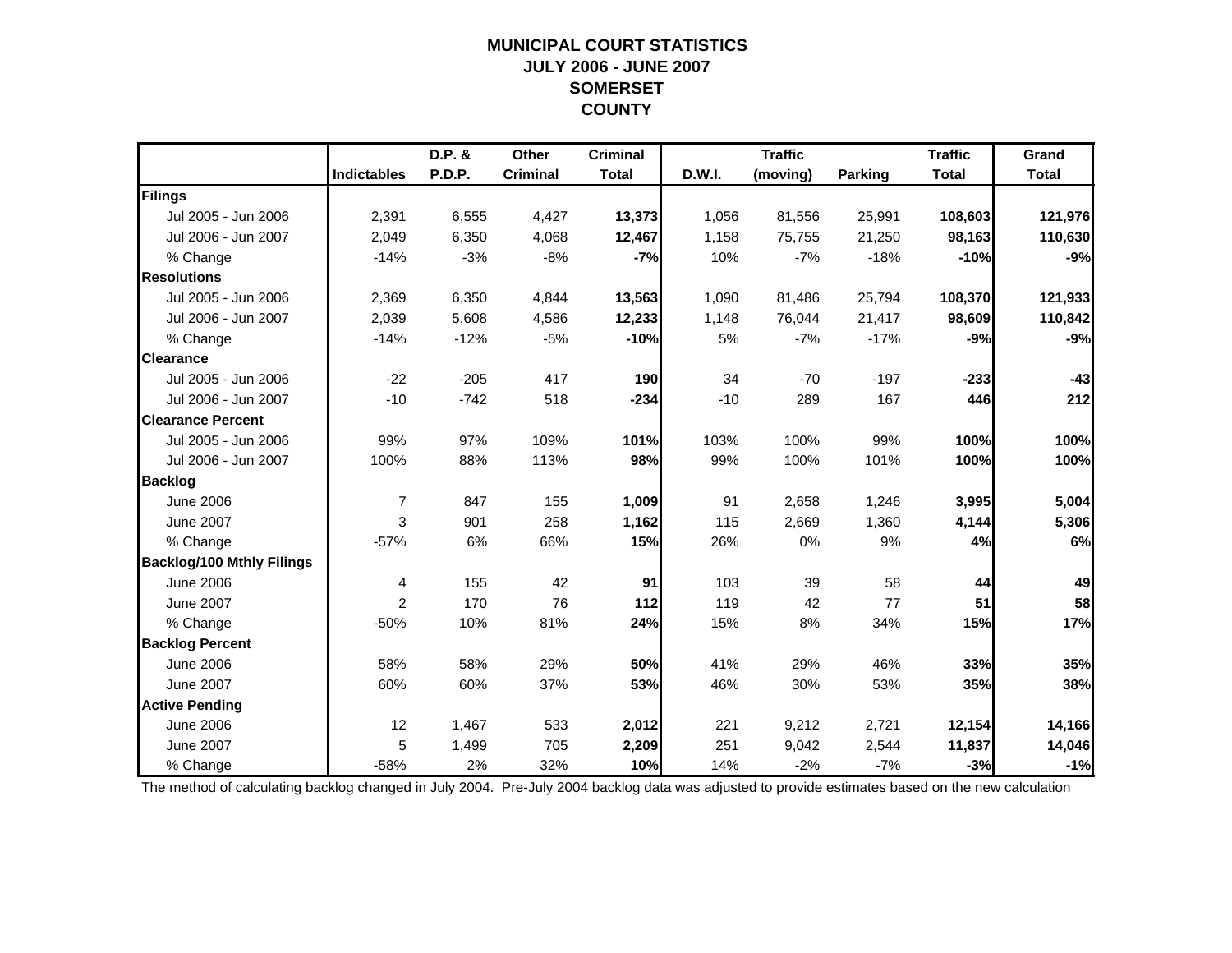#### **MUNICIPAL COURT STATISTICS JULY 2006 - JUNE 2007 SUSSEX COUNTY**

|                                  |                    | D.P. &        | Other           | <b>Criminal</b> |        | <b>Traffic</b> |                | <b>Traffic</b> | Grand        |
|----------------------------------|--------------------|---------------|-----------------|-----------------|--------|----------------|----------------|----------------|--------------|
|                                  | <b>Indictables</b> | <b>P.D.P.</b> | <b>Criminal</b> | <b>Total</b>    | D.W.I. | (moving)       | <b>Parking</b> | <b>Total</b>   | <b>Total</b> |
| Filings                          |                    |               |                 |                 |        |                |                |                |              |
| Jul 2005 - Jun 2006              | 1,533              | 3,898         | 1,994           | 7,425           | 845    | 28,365         | 2,884          | 32,094         | 39,519       |
| Jul 2006 - Jun 2007              | 1.877              | 4,039         | 2,273           | 8,189           | 690    | 26,047         | 3,091          | 29,828         | 38,017       |
| % Change                         | 22%                | 4%            | 14%             | 10%             | $-18%$ | $-8%$          | 7%             | $-7%$          | $-4%$        |
| <b>Resolutions</b>               |                    |               |                 |                 |        |                |                |                |              |
| Jul 2005 - Jun 2006              | 1,483              | 4,006         | 2,002           | 7,491           | 835    | 28,518         | 2,861          | 32,214         | 39,705       |
| Jul 2006 - Jun 2007              | 1,819              | 3,972         | 2,254           | 8,045           | 728    | 25,550         | 2,991          | 29,269         | 37,314       |
| % Change                         | 23%                | $-1%$         | 13%             | 7%              | $-13%$ | $-10%$         | 5%             | $-9%$          | $-6%$        |
| <b>Clearance</b>                 |                    |               |                 |                 |        |                |                |                |              |
| Jul 2005 - Jun 2006              | $-50$              | 108           | 8               | 66              | $-10$  | 153            | $-23$          | 120            | 186          |
| Jul 2006 - Jun 2007              | $-58$              | $-67$         | $-19$           | $-144$          | 38     | $-497$         | $-100$         | $-559$         | $-703$       |
| <b>Clearance Percent</b>         |                    |               |                 |                 |        |                |                |                |              |
| Jul 2005 - Jun 2006              | 97%                | 103%          | 100%            | 101%            | 99%    | 101%           | 99%            | 100%           | 100%         |
| Jul 2006 - Jun 2007              | 97%                | 98%           | 99%             | 98%             | 106%   | 98%            | 97%            | 98%            | 98%          |
| <b>Backlog</b>                   |                    |               |                 |                 |        |                |                |                |              |
| <b>June 2006</b>                 | $\overline{7}$     | 331           | 144             | 482             | 93     | 770            | 188            | 1,051          | 1,533        |
| <b>June 2007</b>                 | 13                 | 415           | 160             | 588             | 70     | 859            | 287            | 1,216          | 1,804        |
| % Change                         | 86%                | 25%           | 11%             | 22%             | $-25%$ | 12%            | 53%            | 16%            | 18%          |
| <b>Backlog/100 Mthly Filings</b> |                    |               |                 |                 |        |                |                |                |              |
| <b>June 2006</b>                 | 5                  | 102           | 87              | 78              | 132    | 33             | 78             | 39             | 47           |
| <b>June 2007</b>                 | 8                  | 123           | 84              | 86              | 122    | 40             | 111            | 49             | 57           |
| % Change                         | 52%                | 21%           | $-3%$           | 11%             | $-8%$  | 21%            | 42%            | 24%            | 22%          |
| <b>Backlog Percent</b>           |                    |               |                 |                 |        |                |                |                |              |
| <b>June 2006</b>                 | 70%                | 46%           | 42%             | 45%             | 48%    | 25%            | 57%            | 29%            | 33%          |
| <b>June 2007</b>                 | 50%                | 48%           | 45%             | 47%             | 48%    | 24%            | 73%            | 30%            | 34%          |
| <b>Active Pending</b>            |                    |               |                 |                 |        |                |                |                |              |
| <b>June 2006</b>                 | 10                 | 714           | 342             | 1,066           | 193    | 3,074          | 331            | 3,598          | 4,664        |
| <b>June 2007</b>                 | 26                 | 867           | 356             | 1,249           | 146    | 3,535          | 395            | 4,076          | 5,325        |
| % Change                         | 160%               | 21%           | 4%              | 17%             | $-24%$ | 15%            | 19%            | 13%            | 14%          |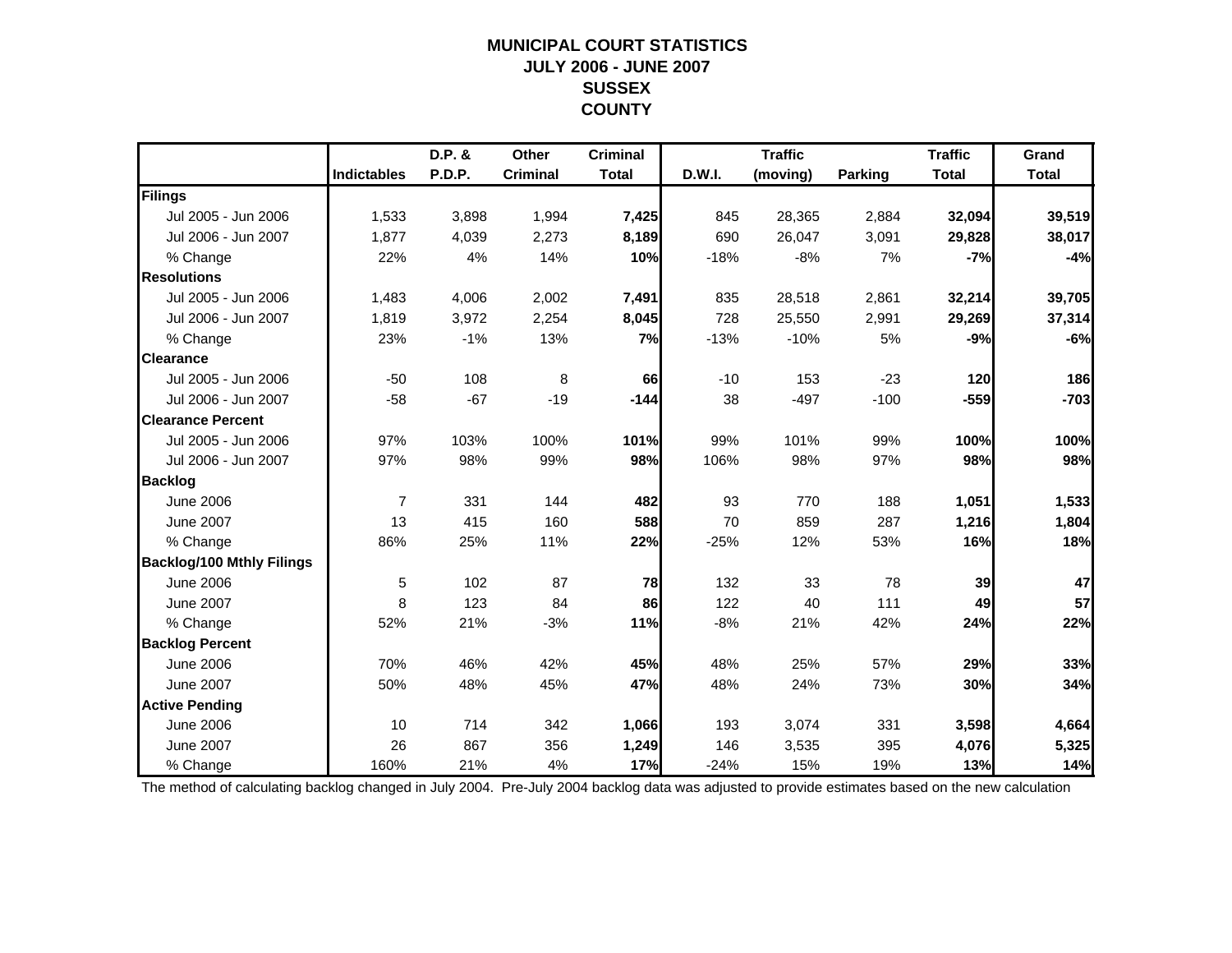#### **MUNICIPAL COURT STATISTICS JULY 2006 - JUNE 2007 UNION COUNTY**

|                                  |                    | D.P. &   | Other           | <b>Criminal</b> |        | <b>Traffic</b> |                | <b>Traffic</b> | Grand        |
|----------------------------------|--------------------|----------|-----------------|-----------------|--------|----------------|----------------|----------------|--------------|
|                                  | <b>Indictables</b> | P.D.P.   | <b>Criminal</b> | <b>Total</b>    | D.W.I. | (moving)       | <b>Parking</b> | <b>Total</b>   | <b>Total</b> |
| Filings                          |                    |          |                 |                 |        |                |                |                |              |
| Jul 2005 - Jun 2006              | 12,045             | 17,665   | 10,806          | 40,516          | 1,427  | 150,491        | 211,528        | 363,446        | 403,962      |
| Jul 2006 - Jun 2007              | 10,861             | 16,797   | 11,877          | 39,535          | 1,321  | 164,817        | 209,140        | 375,278        | 414,813      |
| % Change                         | $-10%$             | $-5%$    | 10%             | $-2%$           | $-7%$  | 10%            | $-1%$          | 3%             | 3%           |
| <b>Resolutions</b>               |                    |          |                 |                 |        |                |                |                |              |
| Jul 2005 - Jun 2006              | 11.976             | 16,886   | 11,888          | 40,750          | 1,406  | 155,772        | 212,568        | 369,746        | 410,496      |
| Jul 2006 - Jun 2007              | 10,787             | 14,310   | 12,354          | 37,451          | 1,295  | 163,535        | 209,882        | 374,712        | 412,163      |
| % Change                         | $-10%$             | $-15%$   | 4%              | -8%             | $-8%$  | 5%             | $-1%$          | 1%             | 0%           |
| <b>Clearance</b>                 |                    |          |                 |                 |        |                |                |                |              |
| Jul 2005 - Jun 2006              | $-69$              | $-779$   | 1,082           | 234             | $-21$  | 5,281          | 1,040          | 6,300          | 6,534        |
| Jul 2006 - Jun 2007              | $-74$              | $-2,487$ | 477             | $-2,084$        | $-26$  | $-1,282$       | 742            | $-566$         | $-2,650$     |
| <b>Clearance Percent</b>         |                    |          |                 |                 |        |                |                |                |              |
| Jul 2005 - Jun 2006              | 99%                | 96%      | 110%            | 101%            | 99%    | 104%           | 100%           | 102%           | 102%         |
| Jul 2006 - Jun 2007              | 99%                | 85%      | 104%            | 95%             | 98%    | 99%            | 100%           | 100%           | 99%          |
| <b>Backlog</b>                   |                    |          |                 |                 |        |                |                |                |              |
| <b>June 2006</b>                 | 22                 | 3,576    | 1,137           | 4,735           | 92     | 4,296          | 12,545         | 16,933         | 21,668       |
| <b>June 2007</b>                 | 11                 | 3,838    | 1,088           | 4,937           | 131    | 4,710          | 12,980         | 17,821         | 22,758       |
| % Change                         | $-50%$             | 7%       | $-4%$           | 4%              | 42%    | 10%            | 3%             | 5%             | 5%           |
| <b>Backlog/100 Mthly Filings</b> |                    |          |                 |                 |        |                |                |                |              |
| <b>June 2006</b>                 | $\overline{c}$     | 243      | 126             | 140             | 77     | 34             | 71             | 56             | 64           |
| <b>June 2007</b>                 | 1                  | 274      | 110             | 150             | 119    | 34             | 74             | 57             | 66           |
| % Change                         | $-45%$             | 13%      | $-13%$          | 7%              | 54%    | $0\%$          | 5%             | 2%             | 2%           |
| <b>Backlog Percent</b>           |                    |          |                 |                 |        |                |                |                |              |
| <b>June 2006</b>                 | 65%                | 72%      | 50%             | 66%             | 43%    | 26%            | 43%            | 37%            | 41%          |
| <b>June 2007</b>                 | 41%                | 72%      | 49%             | 65%             | 47%    | 26%            | 45%            | 38%            | 42%          |
| <b>Active Pending</b>            |                    |          |                 |                 |        |                |                |                |              |
| <b>June 2006</b>                 | 34                 | 4,935    | 2,254           | 7,223           | 213    | 16,803         | 29,168         | 46,184         | 53,407       |
| <b>June 2007</b>                 | 27                 | 5,360    | 2,238           | 7,625           | 278    | 17,964         | 28,637         | 46,879         | 54,504       |
| % Change                         | $-21%$             | 9%       | $-1%$           | 6%              | 31%    | 7%             | $-2%$          | 2%             | 2%           |